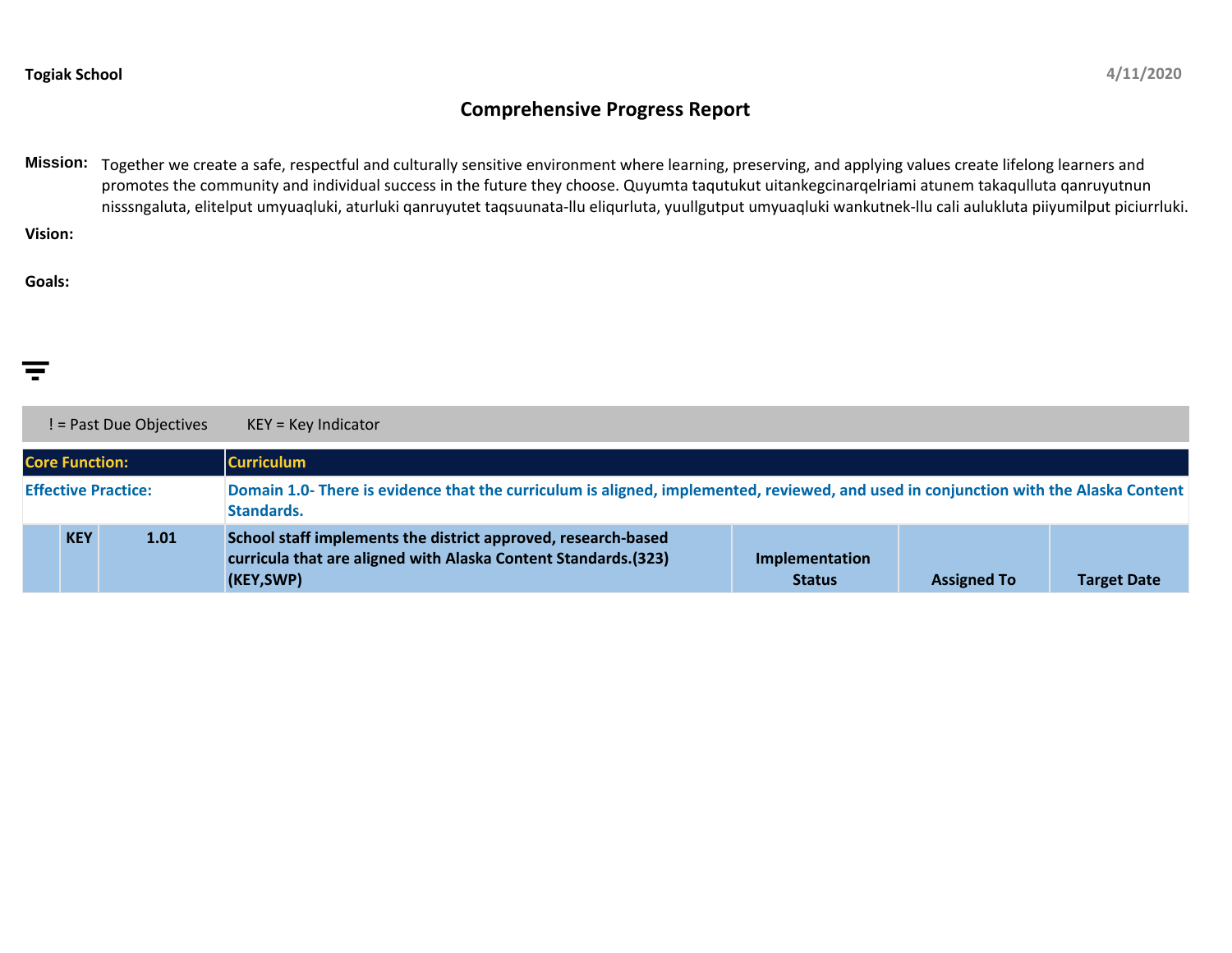## *Initial Assessment:*

March 25, 2020, All staff are using the district approved curriculum for core instructional times. Supplemental material are also being used such as Accelerated Reader and other intervention materials during Itime. The alternative program (Pathways) is using approved Plato courses. Attendance is better overall and this has helped with the pacing of material but pacing and attendance are still a concern.

November 13, 2017- All staff are using district approved core curriculum material with supplemental use of district approved intervention material. Teacher also supplement the material through intervention time, academic games (file folder games), and additional repetition for practice and mastery of content. There are still subjects that struggle with following the pacing schedule. This is complicated by low attendance which requires that the teacher repeat material. The addition of new staff makes yearly initial review of curriculum a requirement and makes deeper understanding and application of the curriculum more difficult. Lack of background knowledge has increased the time required to complete a lesson in detail resulting in inability to follow pacing guides.

Some classes are having difficulty adhering to the pacing guides published in the district approves curriculum. While the curriculum is being partially implemented, the pacing guide has not been completely followed yet. 12/15/15 - All staff have participated in regular inservices on the curricula. Administrators reviewed the progress in each classroom to ensure that the District approved curricula is being implemented by each teacher on a regular basis. The Administrators meet collaboratively with the staff to review the curricula on a monthly basis. The District held a Curriculum Camp in the spring of 2014 and 2015 to ensure that curricula and resources are aligned with state standards.

## Limited Development 10/19/2014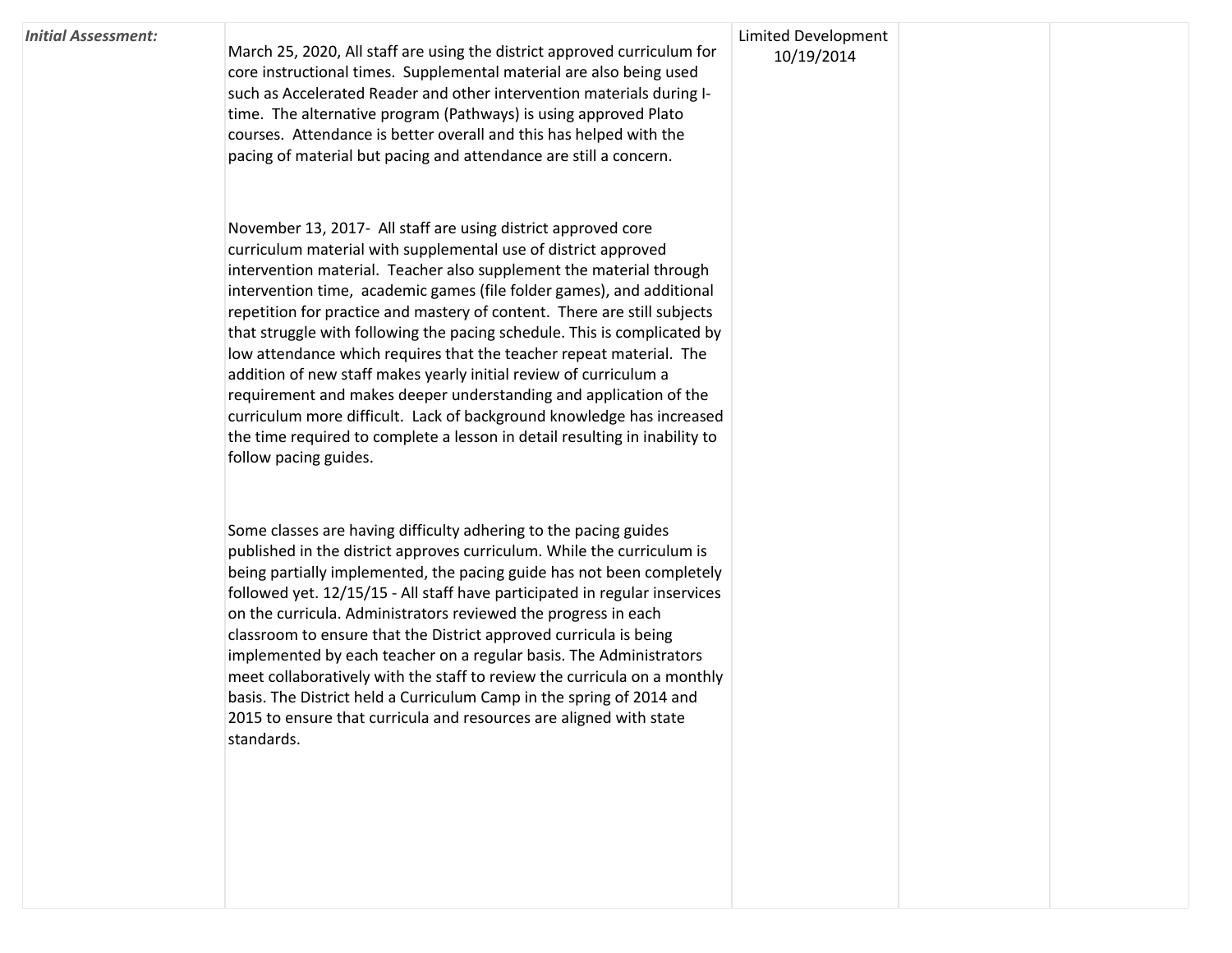|                                            | Priority Score: 3                                                                                                                                                                                                                                                                                                                                                                                            | <b>Opportunity Score: 3</b> | Index Score: 9 |                    |            |
|--------------------------------------------|--------------------------------------------------------------------------------------------------------------------------------------------------------------------------------------------------------------------------------------------------------------------------------------------------------------------------------------------------------------------------------------------------------------|-----------------------------|----------------|--------------------|------------|
| <b>How it will look</b><br>when fully met: | All district staff will use district approved research based curriculum<br>that are aligned with Alaska Content Standards. When fully<br>implemented the staff will be able to follow pacing and scope adopted<br>with the district approved curriculum. The staff will actively participate<br>in the curriculum development and review process at the district level.                                      |                             |                | <b>Michael Lee</b> | 11/30/2022 |
| <b>Actions</b>                             |                                                                                                                                                                                                                                                                                                                                                                                                              |                             | 0 of 3 $(0%)$  |                    |            |
|                                            | 1/2/17 Task 2- Elementary staff will review the Reading Mastery data twice per<br>year to ensure that the grouping of students is being effective.<br>Elementary staff will use Reading Mastery as the core curriculum and<br>Corrective Reading as an intervention. The elementary staff may use<br>supplemental material for additional practice in addition to Reading<br>Mastery and Corrective Reading. |                             |                | Tobe Gurley        | 11/30/2021 |
|                                            | Notes: This is an ongoing task.                                                                                                                                                                                                                                                                                                                                                                              |                             |                |                    |            |
|                                            | 2/25/15 Task 1 - Establish subject-area groups that meet across the district to<br>review the curriculum and pacing guides. These will meet following the<br>district schedule during the Monday early release Professional<br>Development time.                                                                                                                                                             |                             |                | Tobe Gurley        | 11/30/2021 |
|                                            | Notes: This is an ongoing task.                                                                                                                                                                                                                                                                                                                                                                              |                             |                |                    |            |
|                                            | 11/14/17 Task 3- Admin will conduct review of lesson plans and application<br>through walk through observations to ensure that the district approved<br>curriculum is being implemented.                                                                                                                                                                                                                     |                             |                | Tobe Gurley        | 11/30/2021 |
|                                            | Notes: Walkthrough observations will be documented in I-observation. This is<br>an ongoing task.                                                                                                                                                                                                                                                                                                             |                             |                |                    |            |
| <b>Implementation:</b>                     |                                                                                                                                                                                                                                                                                                                                                                                                              |                             | 11/13/2017     |                    |            |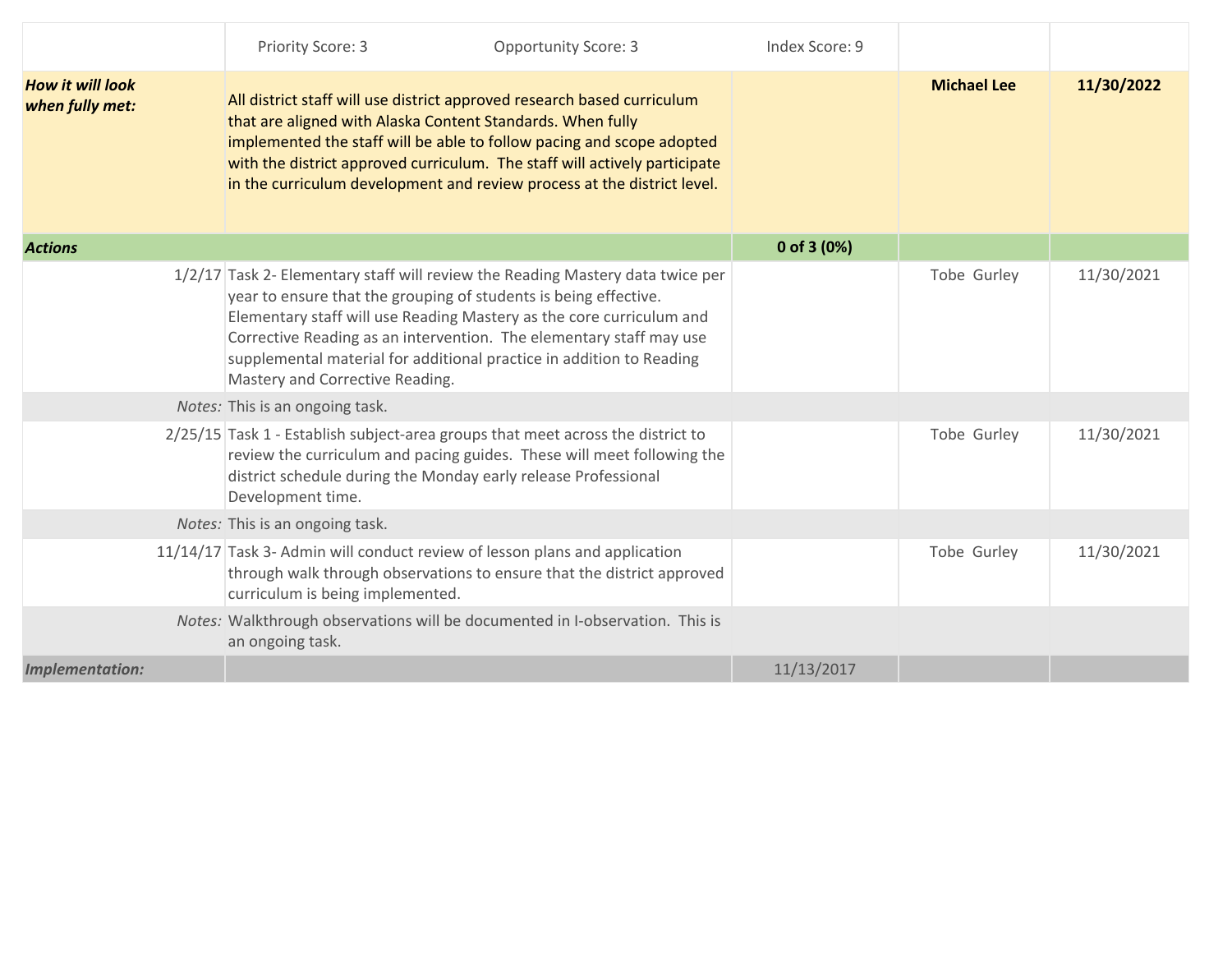| <b>Evidence</b>   | 12/15/2015<br>All staff have participated in regular inservices on the curricula.<br>Administrators reviewed the progress in each classroom to ensure that<br>the District approved curricula is being implemented by each teacher<br>on a regular basis. The Administrators meet collaboratively with the<br>staff to review the curricula on a monthly basis. The District held a<br>Curriculum Camp in the spring of 2014 and 2015 to ensure that<br>curricula and resources are aligned with state standards. |  |  |
|-------------------|-------------------------------------------------------------------------------------------------------------------------------------------------------------------------------------------------------------------------------------------------------------------------------------------------------------------------------------------------------------------------------------------------------------------------------------------------------------------------------------------------------------------|--|--|
|                   | 12/15/2015<br>All staff have participated in regular inservices on the curricula.<br>Administrators reviewed the progress in each classroom to ensure that<br>the District approved curricula is being implemented by each teacher<br>on a regular basis. The Administrators meet collaboratively with the<br>staff to review the curricula on a monthly basis. The District held a<br>Curriculum Camp in the spring of 2014 and 2015 to ensure that<br>curricula and resources are aligned with state standards. |  |  |
|                   | 2/23/2017<br>We are seeing slow but steady improvement in the Reading Scores of<br>the students who participate in the program.                                                                                                                                                                                                                                                                                                                                                                                   |  |  |
| <b>Experience</b> | 12/15/2015<br>We reviewed the curriculum with the District committees and revised<br>the pacing guides according.<br>12/15/2015<br>We reviewed the curriculum with the District committees and revised<br>the pacing guides according.                                                                                                                                                                                                                                                                            |  |  |
|                   | 2/23/2017<br>Reading Mastery is a dynamic program, well suited to our goals.                                                                                                                                                                                                                                                                                                                                                                                                                                      |  |  |
|                   | 11/13/17 We are utilizing all district approved curriculum.                                                                                                                                                                                                                                                                                                                                                                                                                                                       |  |  |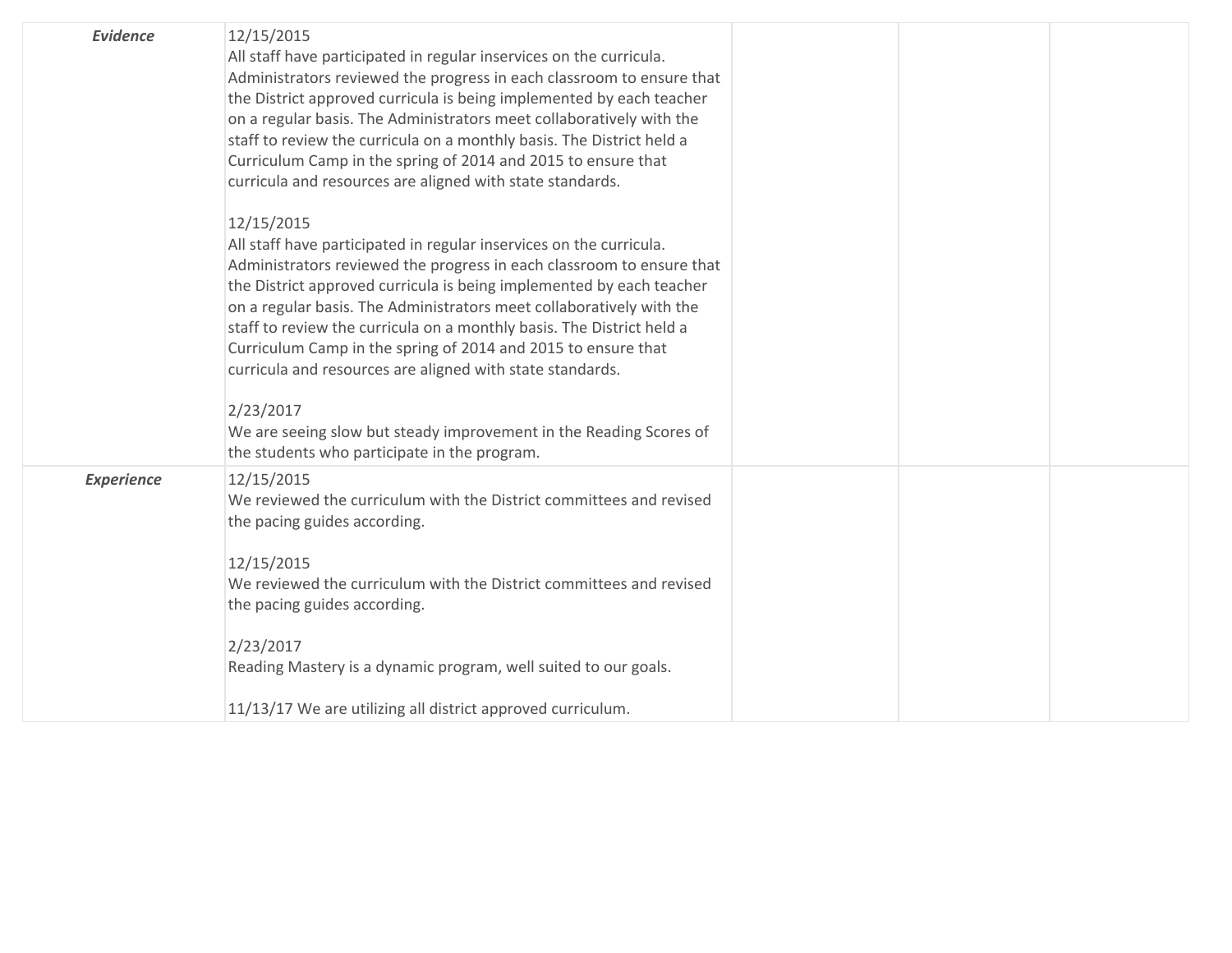| <b>Sustainability</b>      |      | 12/15/2015<br>We will continue to monitor the progress of each class and make<br>adjustments as needed.                                                                                                              |                                          |                    |                    |  |  |  |
|----------------------------|------|----------------------------------------------------------------------------------------------------------------------------------------------------------------------------------------------------------------------|------------------------------------------|--------------------|--------------------|--|--|--|
|                            |      | 12/15/2015<br>We will continue to monitor the progress of each class and make<br>adjustments as needed.                                                                                                              |                                          |                    |                    |  |  |  |
|                            |      | 2/23/2017<br>The Reading Mastery program requires daily teaching, and regular<br>monitoring through testing.                                                                                                         |                                          |                    |                    |  |  |  |
|                            |      | 11/13/17 We will continue to provide training on the approved<br>curicullium and intervention material.                                                                                                              |                                          |                    |                    |  |  |  |
| <b>Core Function:</b>      |      | <b>Assessment</b>                                                                                                                                                                                                    |                                          |                    |                    |  |  |  |
| <b>Effective Practice:</b> |      | Domain 2.0- There is evidence that assessment of student learning is frequent, systematic, and aligned with Alaska Content Standards.                                                                                |                                          |                    |                    |  |  |  |
| <b>KEY</b>                 | 2.03 | School staff use universal screening assessments and routinely<br>administer them multiple times a year in at least literacy and math.<br>(331)(KEY)                                                                 | Implementation<br><b>Status</b>          | <b>Assigned To</b> | <b>Target Date</b> |  |  |  |
| <b>Initial Assessment:</b> |      | 3.20.20 The school uses MAPS testing according to the district's<br>scheduled testing windows. More frequent assessments include the<br>chapter test, reading mastery monitoring, and Star reading<br>assessments.   | <b>Full Implementation</b><br>03/25/2020 |                    |                    |  |  |  |
| <b>Core Function:</b>      |      | <b>Instruction</b>                                                                                                                                                                                                   |                                          |                    |                    |  |  |  |
| <b>Effective Practice:</b> |      | Domain 3.0- There is evidence that research based, effective, and varied instructional strategies are used in all classrooms to meet the<br>needs of each student.                                                   |                                          |                    |                    |  |  |  |
| <b>KEY</b>                 | 3.02 | School staff implement a coherent, documented plan throughout the<br>school to ensure that all students receive core instruction and all low-<br>performing students receive additional support to help them meet or | Implementation                           |                    |                    |  |  |  |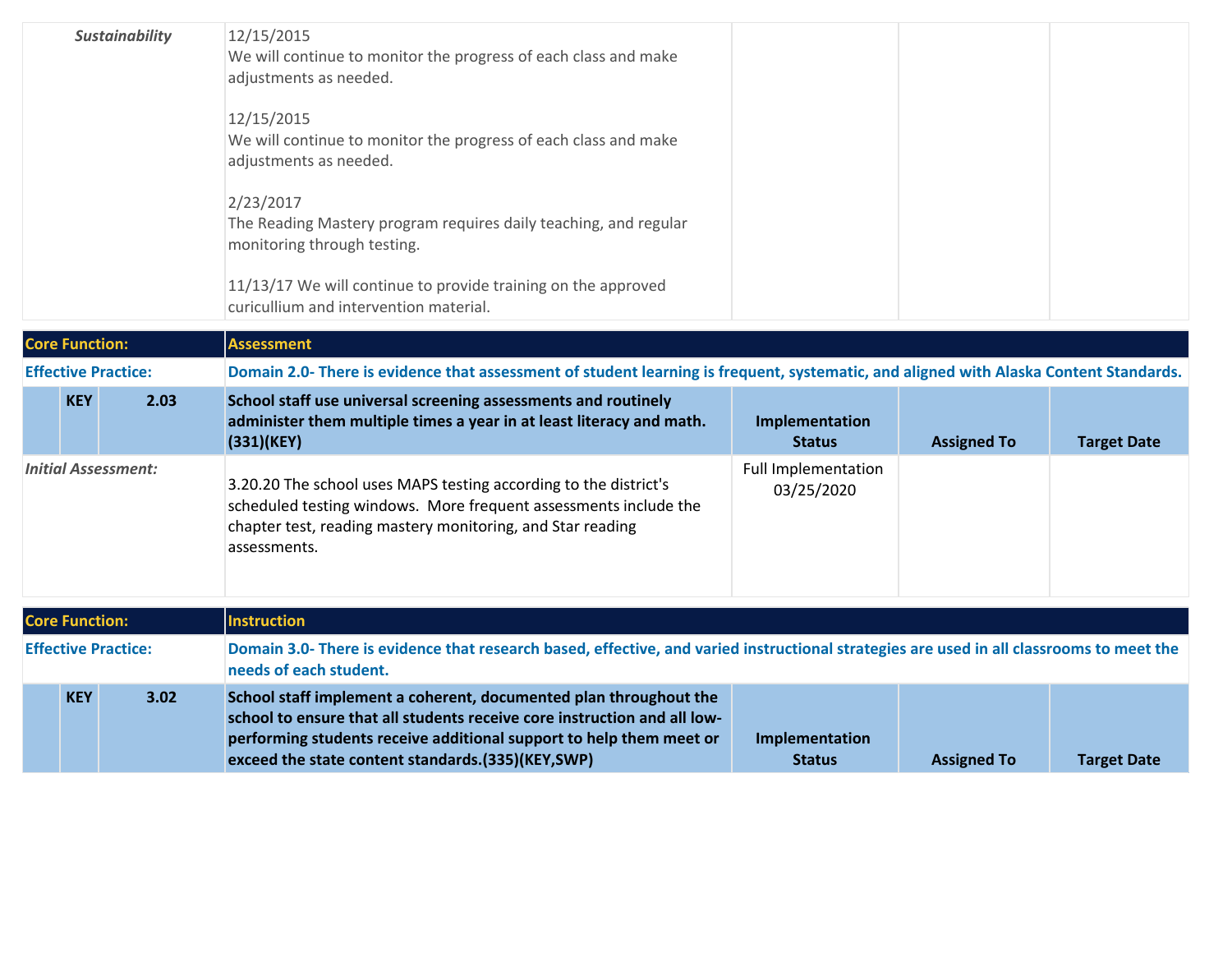| <b>Initial Assessment:</b> | 3/25/20 The attendance barrier is starting to improve. We have 86%<br>currently and this is higher than we have had in the past 7 years,<br>although it still needs to be higher. Attendance is still a barrier to<br>receiving core instruction. We also need to ensure that new teachers<br>will have training on the approved curriculum and behavior<br>interventios.                                                                                                                                                                                                                                                                                                                                                                                                                                                                                                                                           | <b>Limited Development</b><br>11/14/2017 |  |
|----------------------------|---------------------------------------------------------------------------------------------------------------------------------------------------------------------------------------------------------------------------------------------------------------------------------------------------------------------------------------------------------------------------------------------------------------------------------------------------------------------------------------------------------------------------------------------------------------------------------------------------------------------------------------------------------------------------------------------------------------------------------------------------------------------------------------------------------------------------------------------------------------------------------------------------------------------|------------------------------------------|--|
|                            | $2/8/19$ In addition to continuing the items under 11/14/17, we have<br>identified attendance as a primary barrier to students receiving core<br>instruction. We are establishing an attendance and behavior liaison<br>position that will work with families to improve attendance.<br>11/14/17 - We have implemented Safe and Civil CHAMPS as building-<br>wide expectations delivery system. All staff are using district approved<br>the curriculum for all core subjects. Identification of low performing<br>students is following the RTI model. We have placed a lot of emphasis<br>on better implementation of tier 1 structures to reduce the number of<br>students that need tier 2 and 3 interventions. We have implemented<br>tutoring 3 days a week to benefit low performing students. We have<br>added 30 minutes of intervention time in grades k-5. We have 2nd step<br>being implemented in K-8. |                                          |  |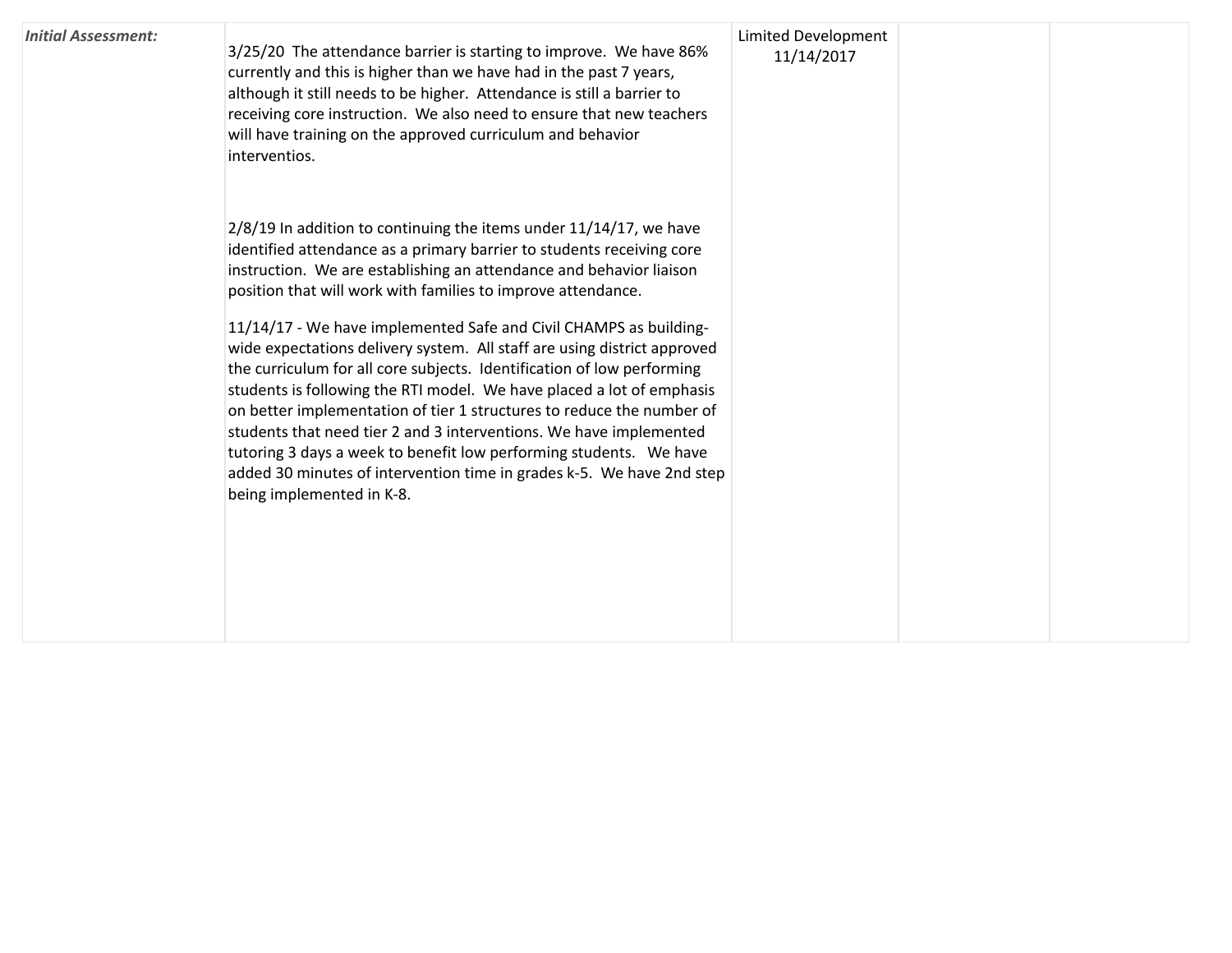| <b>How it will look</b><br>when fully met: | When fully implemented no students will fall through the cracks. There<br>will be processes in place to systematically identify students that are<br>not meeting standards or expectations. All students will be receiving<br>core instructions with supplemental materials that can ensure that they<br>are successful at meeting the standards. Attendance will be at or above<br>95%.                                                                                                                                                                                                                                                                                        |               | <b>Tobe Gurley</b> | 11/01/2022 |
|--------------------------------------------|---------------------------------------------------------------------------------------------------------------------------------------------------------------------------------------------------------------------------------------------------------------------------------------------------------------------------------------------------------------------------------------------------------------------------------------------------------------------------------------------------------------------------------------------------------------------------------------------------------------------------------------------------------------------------------|---------------|--------------------|------------|
| <b>Actions</b>                             |                                                                                                                                                                                                                                                                                                                                                                                                                                                                                                                                                                                                                                                                                 | 0 of 6 $(0%)$ |                    |            |
|                                            | 2/18/19 An attendance and behavior liaison position will be created and staffed.<br>The staff member will contact parents about attendance each day. The<br>staff member will be responsible for drafting reports to tribal court for<br>attendance violations and submitting to administration. The staff<br>member will also serve as the point of contact for parents if extended<br>trips are planned to determine if an education need can be established<br>and if the trip can be counted as a student activity or excused absence.<br>The staff member will also work with the administration in developing<br>attendance incentive nights if attendance goals are met. |               | Tobe Gurley        | 03/01/2022 |
|                                            | Notes: This has been beneficial for the school but staffing has been a<br>challenge.                                                                                                                                                                                                                                                                                                                                                                                                                                                                                                                                                                                            |               |                    |            |
|                                            | 11/14/17 Task 1- All students will receive core instruction using district approved<br>curriculum in a manner that is academically engaging and follows best<br>practices. This will be monitored through weekly walk through<br>observations.                                                                                                                                                                                                                                                                                                                                                                                                                                  |               | Tobe Gurley        | 11/30/2022 |
|                                            | Notes: This is an ongoing process.                                                                                                                                                                                                                                                                                                                                                                                                                                                                                                                                                                                                                                              |               |                    |            |
|                                            | 11/16/17 Task 3- Teachers will increase the Opportunities to Respond through the<br>use of various academic strategies.                                                                                                                                                                                                                                                                                                                                                                                                                                                                                                                                                         |               | Tobe Gurley        | 11/30/2022 |
|                                            | Notes: The SSOS coach will assist with the data collection if we receive another<br>SSOS coach. This was a huge benefit if we can get another one.                                                                                                                                                                                                                                                                                                                                                                                                                                                                                                                              |               |                    |            |
|                                            | 11/16/17 Task 4- Professional development will be provided to assist staff in the<br>differentiation of material so that all low performing students can be<br>successful.                                                                                                                                                                                                                                                                                                                                                                                                                                                                                                      |               | Tobe Gurley        | 11/30/2022 |
|                                            | Notes: Reading is built into the curriculum. Additional PD on math and other<br>subjects are needed.                                                                                                                                                                                                                                                                                                                                                                                                                                                                                                                                                                            |               |                    |            |
|                                            | 9/16/18 Task - 5 Students will complete the Star Assessment in AR. This will be<br>used to ensure they are reading independent books within their zone of<br>proximal development. Competitions will be developed to help motive<br>the students to read outside of the school day.                                                                                                                                                                                                                                                                                                                                                                                             |               | Tobe Gurley        | 12/01/2022 |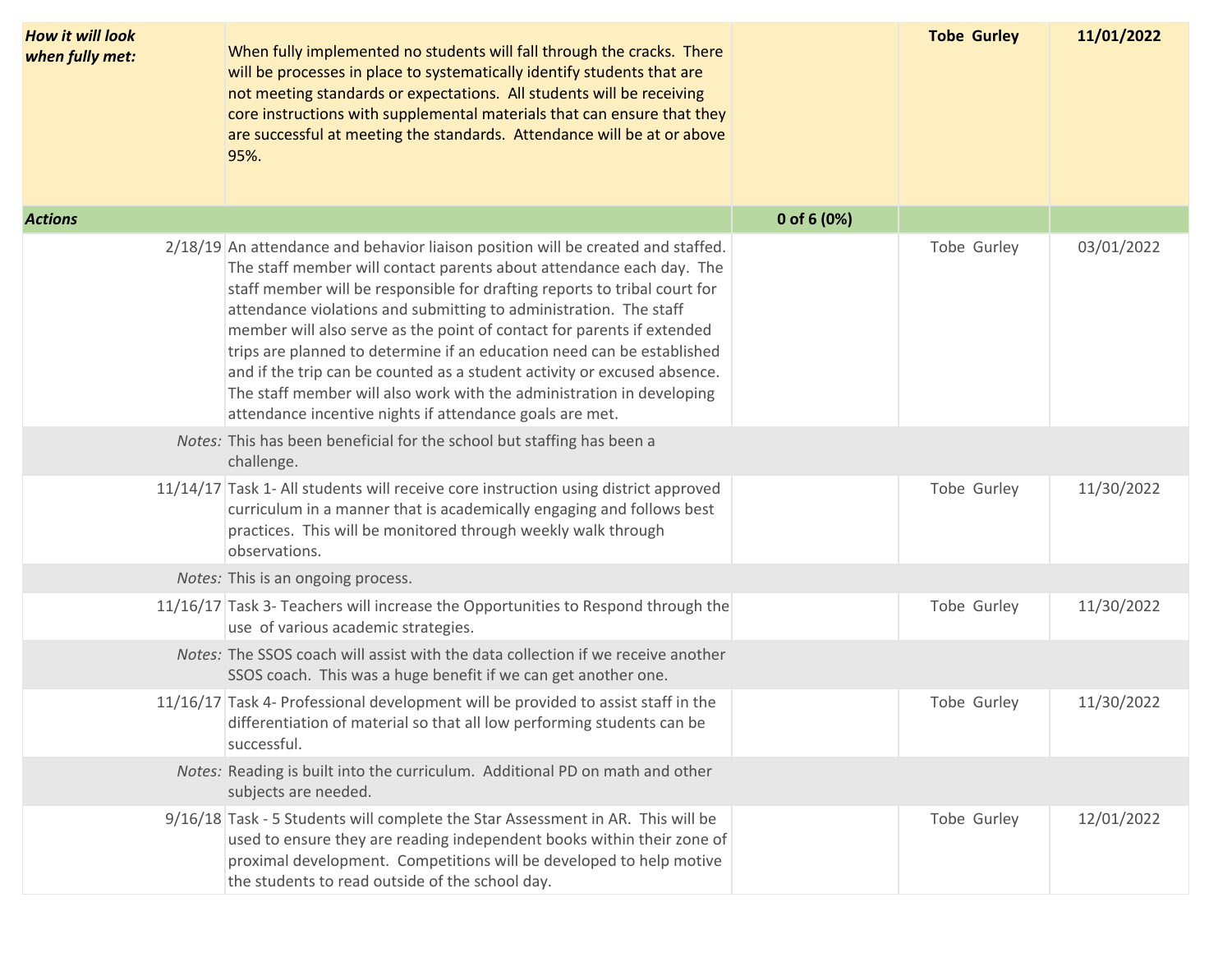| Notes: Star has been bought as an additional resource for teachers to use in<br>the classroom.                                                                                                                                        |             |            |
|---------------------------------------------------------------------------------------------------------------------------------------------------------------------------------------------------------------------------------------|-------------|------------|
| 11/14/17 Task 2- Staff will identify students that are failing to meet the required<br>standards using the core curriculum and implement a team approach to<br>find supplemental resources that can assist in making them successful. | Tobe Gurley | 11/30/2023 |
| Notes: This is part of the RTI process and progress monitring program in the<br>school.                                                                                                                                               |             |            |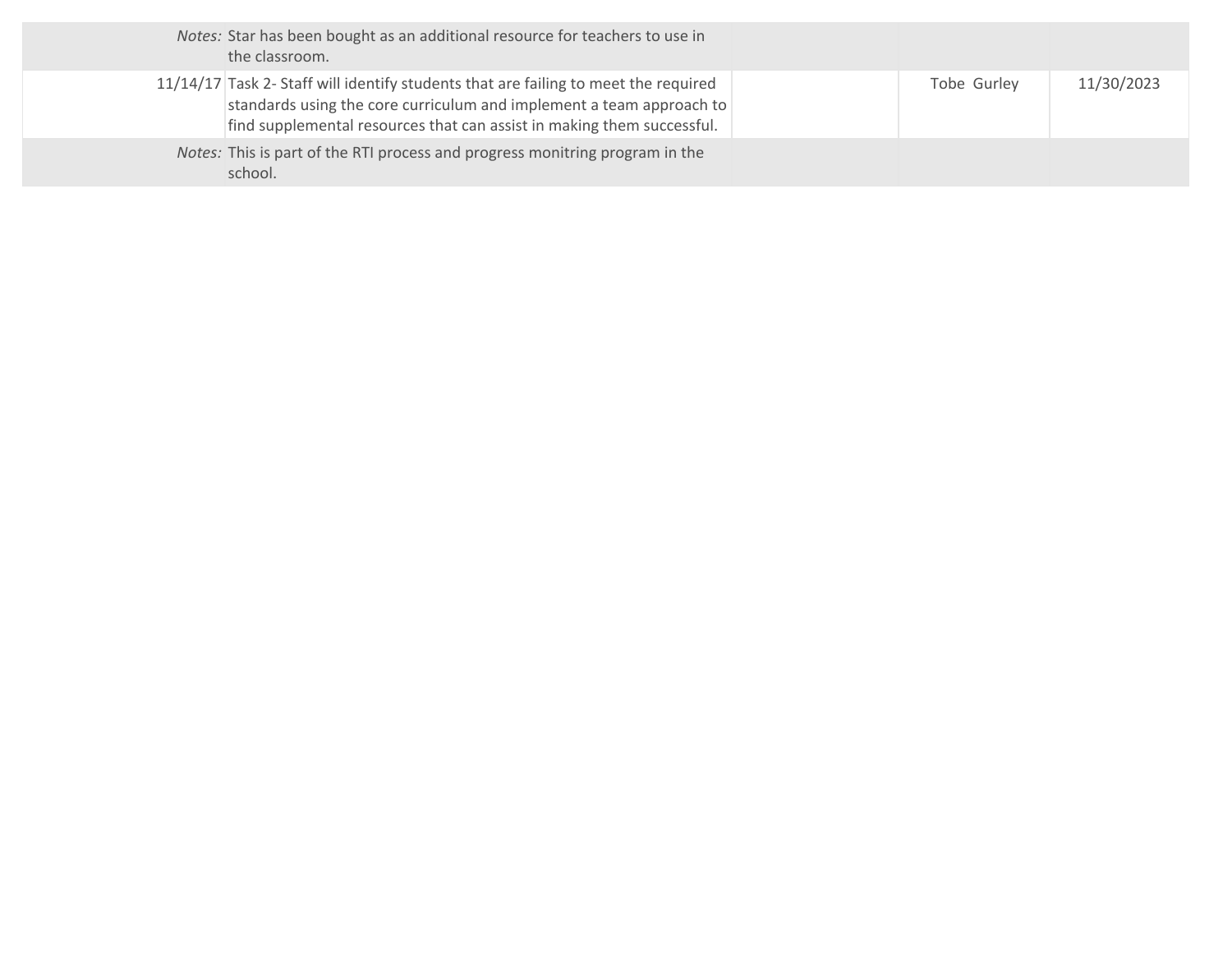|                | <b>KEY</b>                                 | 3.03                       | School staff use research-based instructional practices, programs and<br>materials.(337)(KEY,SWP)                                                                                                                                                                                                                                                                                                                                                                                                                                                                                                                                                                                                                                                                                                                                                                                                                                                                                                                                                                                                                                                                                                                                               | Implementation<br><b>Status</b>          | <b>Assigned To</b> | <b>Target Date</b> |
|----------------|--------------------------------------------|----------------------------|-------------------------------------------------------------------------------------------------------------------------------------------------------------------------------------------------------------------------------------------------------------------------------------------------------------------------------------------------------------------------------------------------------------------------------------------------------------------------------------------------------------------------------------------------------------------------------------------------------------------------------------------------------------------------------------------------------------------------------------------------------------------------------------------------------------------------------------------------------------------------------------------------------------------------------------------------------------------------------------------------------------------------------------------------------------------------------------------------------------------------------------------------------------------------------------------------------------------------------------------------|------------------------------------------|--------------------|--------------------|
|                |                                            | <b>Initial Assessment:</b> | 3.25.20 Togiak continues to use the Marzano model to focus<br>professional development and coaching opportunities for staff. Other<br>programs that Togiak continues to implement include CHAMPS<br>(behavior support), Second Step (SEL), and the district adopted curricula<br>which is evidence based. We do need to ensure that we provide<br>training for new staff on currently used programs.<br>12/10/17 Togiak currently uses Marzano model for professional<br>development and evaluation of certified staff. We are in the early<br>stages of implementation of Safe and Civil Schools (SAC) for a school<br>wide positive behavior management system. All staff have received<br>basic training on Marzano and SAC Schools material. Togiak School is<br>using district approved curriculum material for all classes with<br>additional supplemental material for intervention. Togiak School is<br>implementing Second Step as a Social Emotional Learning (SEL) program<br>in the elementary grades K-5 weekly. All program curriculum materials<br>are research based. Grades K-5 have fully implemented Reading<br>Mastery and Go Math. Grades 6-12 have fully implemented language<br>arts, social studies, math, and science. | <b>Limited Development</b><br>12/10/2017 |                    |                    |
|                | <b>How it will look</b><br>when fully met: |                            | All curriculum materials, intervention materials, practices and programs<br>will be research based. All staff will be able to implement the programs<br>and materials with fidelity. There will be an observation system in place<br>to ensure that the material is used with fidelity in all classrooms.                                                                                                                                                                                                                                                                                                                                                                                                                                                                                                                                                                                                                                                                                                                                                                                                                                                                                                                                       |                                          | <b>Tobe Gurley</b> | 12/31/2022         |
| <b>Actions</b> |                                            |                            |                                                                                                                                                                                                                                                                                                                                                                                                                                                                                                                                                                                                                                                                                                                                                                                                                                                                                                                                                                                                                                                                                                                                                                                                                                                 | 2 of 5 (40%)                             |                    |                    |
|                |                                            |                            | 5/10/18 Site leadership staff will attend professional development in the area of Complete 06/01/2018<br>leading and supporting effective instruction in rural Alaska (ALSI).                                                                                                                                                                                                                                                                                                                                                                                                                                                                                                                                                                                                                                                                                                                                                                                                                                                                                                                                                                                                                                                                   |                                          | Michael Lee        | 05/31/2018         |
|                |                                            |                            | Notes: During this time, Togiak leadership will meet with their SSOS coach to<br>evaluate effectiveness of the plan of service and begin development of<br>2018-19 plan of service.                                                                                                                                                                                                                                                                                                                                                                                                                                                                                                                                                                                                                                                                                                                                                                                                                                                                                                                                                                                                                                                             |                                          |                    |                    |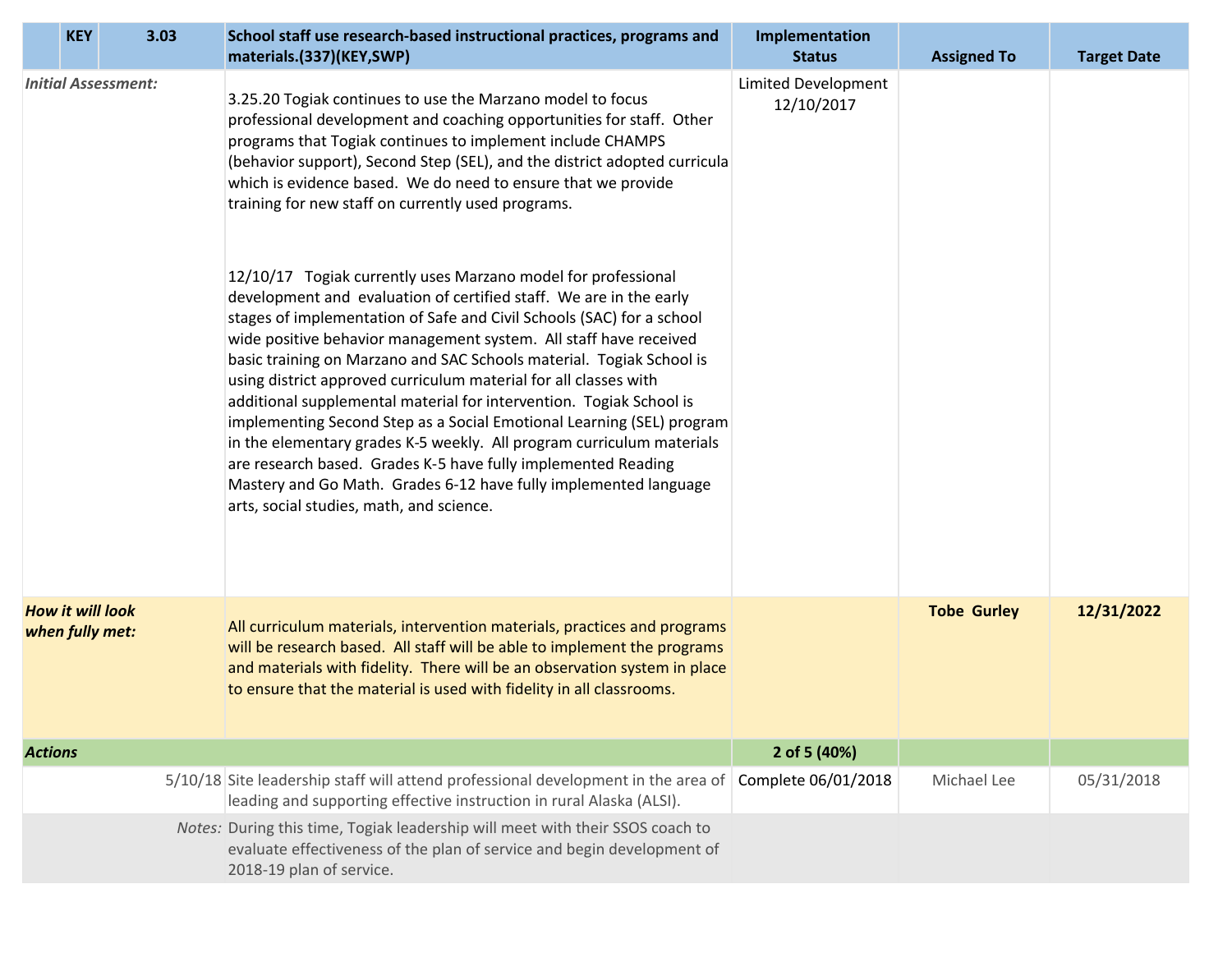| 9/16/18 Provide one hour of extra duty pay per month to facilitate additional<br>professional development time with certified staff that will be centered<br>around the implementation of Love and Logic and CHAMPS from Safe<br>and Civil School.                                | Complete 05/20/2019 | Michael Lee | 08/01/2019 |
|-----------------------------------------------------------------------------------------------------------------------------------------------------------------------------------------------------------------------------------------------------------------------------------|---------------------|-------------|------------|
| <i>Notes:</i> This will allow the staff time to collaborate and discuss the<br>implementation of material that we have already purchased. Love and<br>Logic, Champs, and 2nd Step. This was completed by May 2019. This<br>was not written into the 2019-20 school year SI grant. |                     |             |            |
| 12/10/17 Weekly walk through observations will be used to document the use of<br>the curriculum and programs being implemented with fidelity.                                                                                                                                     |                     | Tobe Gurley | 04/30/2022 |
| Notes: These will be stored in iObservation. This is an ongoing task.                                                                                                                                                                                                             |                     |             |            |
| 12/10/17 All new staff will receive basic introductory training on SAC Schools and<br>curriculum material that is used for the grades that they teach.                                                                                                                            |                     | Tobe Gurley | 12/01/2022 |
| <i>Notes:</i> This is an ongoing task.                                                                                                                                                                                                                                            |                     |             |            |
| 12/10/17 Returning staff will receive supplemental training on how to use the<br>curriculum for intervention and enrichment.                                                                                                                                                      |                     | Tobe Gurley | 12/31/2022 |
| Notes: This is an ongoing task.                                                                                                                                                                                                                                                   |                     |             |            |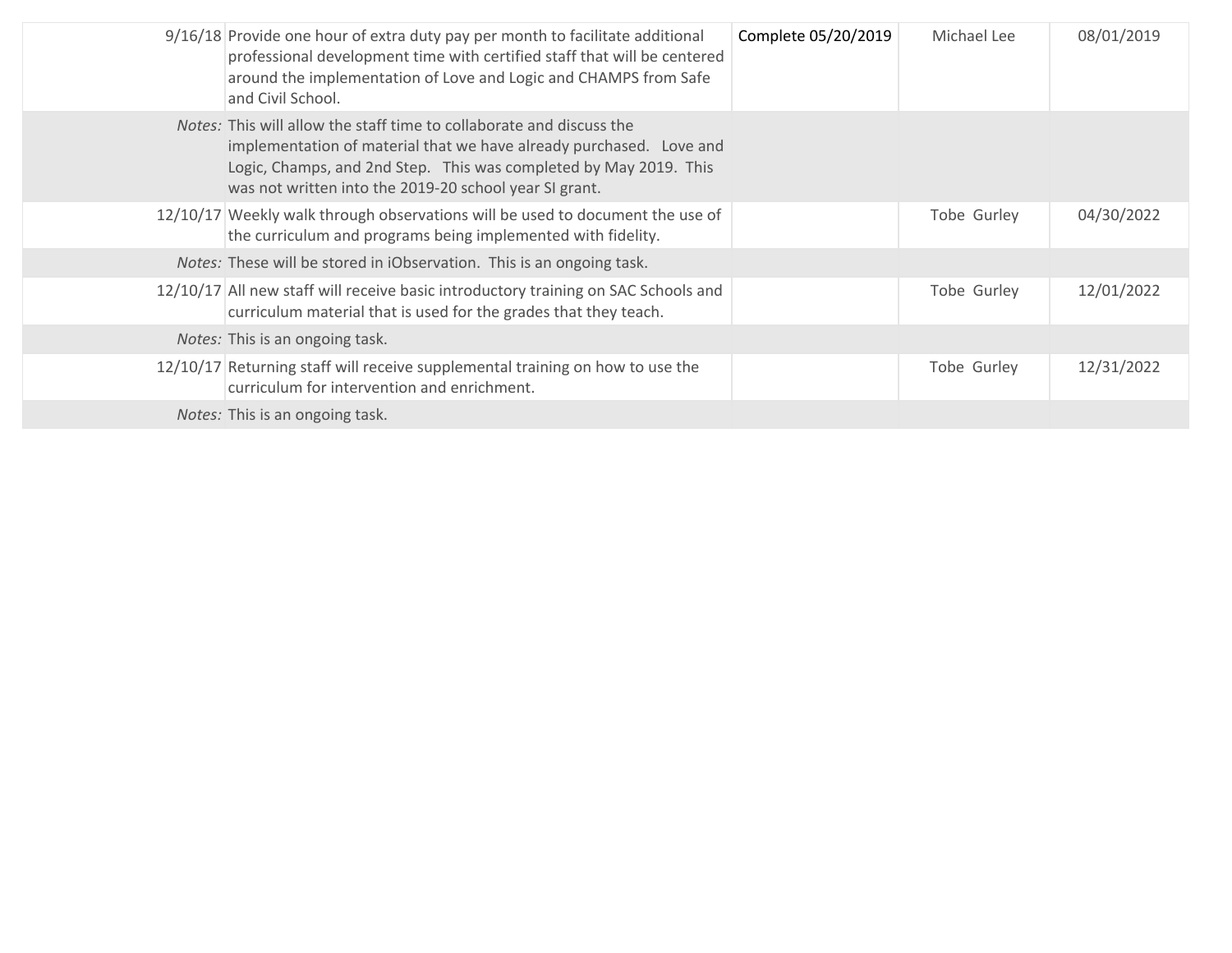|                         | <b>KEY</b>      |                            | 3.04 | School staff consistently, and regularly measure the effectiveness of<br>instruction using data from a variety of formative assessments.(340)                                                                                                                                                                                                                                                                                                                                                                                                                                                                                                                                                                                                                                                                                                                                                                                                                                                                                                                                                                                                    | Implementation                           |                    |                    |
|-------------------------|-----------------|----------------------------|------|--------------------------------------------------------------------------------------------------------------------------------------------------------------------------------------------------------------------------------------------------------------------------------------------------------------------------------------------------------------------------------------------------------------------------------------------------------------------------------------------------------------------------------------------------------------------------------------------------------------------------------------------------------------------------------------------------------------------------------------------------------------------------------------------------------------------------------------------------------------------------------------------------------------------------------------------------------------------------------------------------------------------------------------------------------------------------------------------------------------------------------------------------|------------------------------------------|--------------------|--------------------|
|                         |                 |                            |      | (KEY)                                                                                                                                                                                                                                                                                                                                                                                                                                                                                                                                                                                                                                                                                                                                                                                                                                                                                                                                                                                                                                                                                                                                            | <b>Status</b>                            | <b>Assigned To</b> | <b>Target Date</b> |
|                         |                 | <b>Initial Assessment:</b> |      | 3.25.20 Despite the loss if the SSOS coach in the 19-20 school year, the<br>information listed on 12/7/17 is still accurate. We had improved<br>significantly in data use thanks to the SSOS coach, but we have<br>struggled to maintain the high level of data analysis in her absence. The<br>use of data that is obtained is an area that we will continue to focus on<br>with emphasis on sustaining the use that our SOSS coach provided.<br>12/7/17 - Staff in coordination with the State System of Support coach<br>(SOSS) review the MAPS data to identify areas where instruction has<br>not been effective. K-5 students are evaluated using Reading Mastery<br>and AIMS Web for reading fluency and comprehension. Go Math<br>chapter tests and supplemental quizzes are used in grades K-5 to<br>measure the effectiveness of instruction. Grades 6-12 are evaluated<br>with chapter tests and district wide semester exams. The measurement<br>using multiple formative assessments is currently well implemented,<br>but there needs to be better systematic use of the data to guide and<br>improve instructional effectiveness. | <b>Limited Development</b><br>12/10/2017 |                    |                    |
| <b>How it will look</b> | when fully met: |                            |      | All staff will use multiple formative assessments and implement a<br>systematic method of reviewing the data. This will enable the staff to<br>identify areas of professional growth in which to seek support. When<br>fully implemented the evidence will be that ALL students are improving<br>in ALL areas as determined through multiple assessments over a<br>continuous period of time.                                                                                                                                                                                                                                                                                                                                                                                                                                                                                                                                                                                                                                                                                                                                                    |                                          | <b>Tobe Gurley</b> | 12/31/2022         |
| <b>Actions</b>          |                 |                            |      |                                                                                                                                                                                                                                                                                                                                                                                                                                                                                                                                                                                                                                                                                                                                                                                                                                                                                                                                                                                                                                                                                                                                                  | 0 of 4 $(0%)$                            |                    |                    |
|                         |                 |                            |      | 12/10/17 Staff will participate in district level content area meetings that review<br>progression of the curriculum and methods of delivery. These meetings<br>will highlight areas of weakness that can be supported.                                                                                                                                                                                                                                                                                                                                                                                                                                                                                                                                                                                                                                                                                                                                                                                                                                                                                                                          |                                          | Tobe Gurley        | 12/31/2022         |
|                         |                 |                            |      | Notes: The recurrence depends on other PD activities that are scheduled at<br>district in-servce times.                                                                                                                                                                                                                                                                                                                                                                                                                                                                                                                                                                                                                                                                                                                                                                                                                                                                                                                                                                                                                                          |                                          |                    |                    |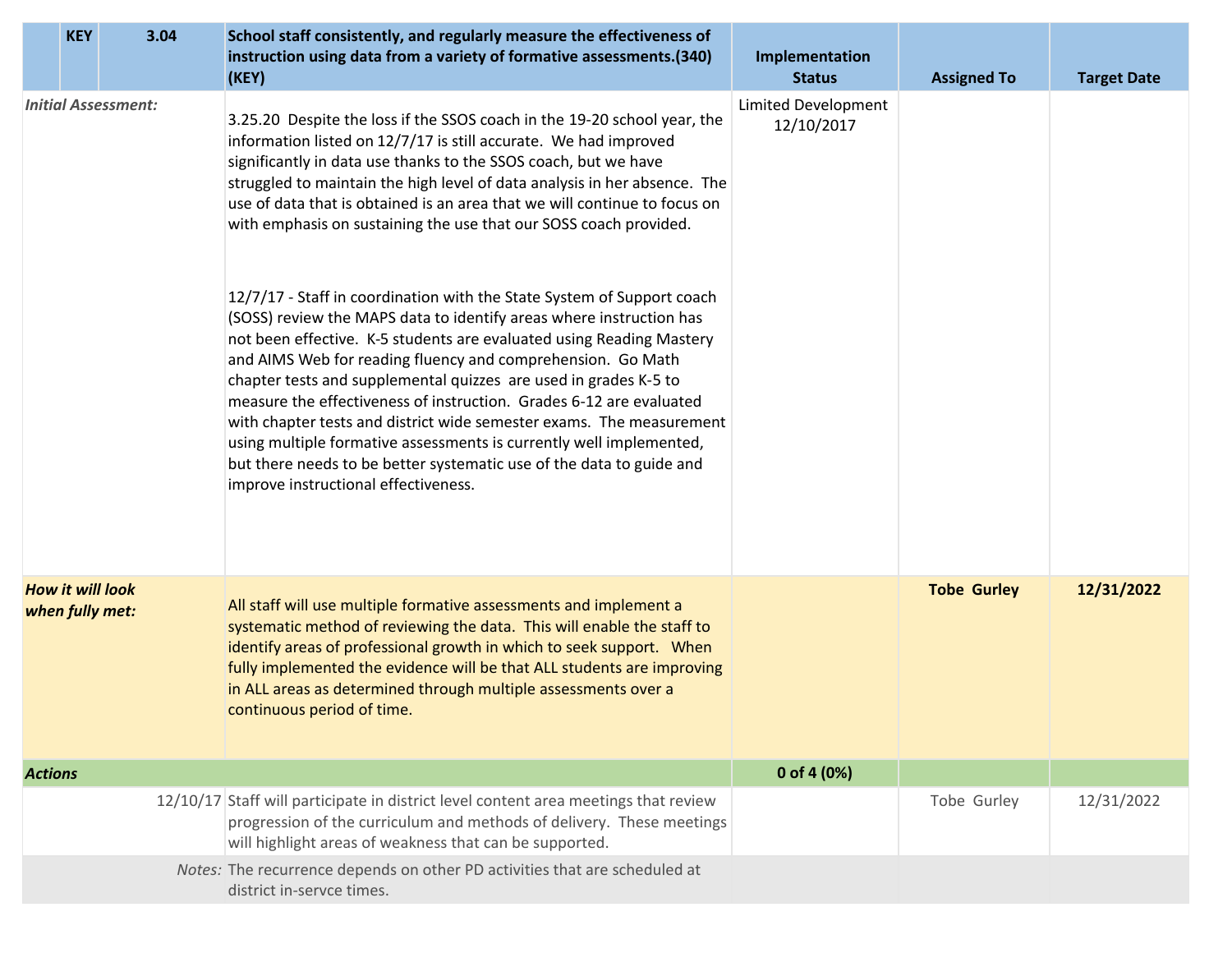| <b>KEY</b>                 | 4.03 | School staff communicate school-wide behavior expectations that are<br>understood and achieved by students, and staff provide positive<br>behavioral supports.(344)(KEY,SWP)                                           | Implementation<br><b>Status</b> | <b>Assigned To</b> | <b>Target Date</b> |  |  |
|----------------------------|------|------------------------------------------------------------------------------------------------------------------------------------------------------------------------------------------------------------------------|---------------------------------|--------------------|--------------------|--|--|
| <b>Effective Practice:</b> |      | Domain 4.0- There is evidence that school culture and climate provide a safe, orderly environment conducive to learning.                                                                                               |                                 |                    |                    |  |  |
| <b>Core Function:</b>      |      | <b>Supportive Learning Environment</b>                                                                                                                                                                                 |                                 |                    |                    |  |  |
|                            |      | Notes: This is an ongoing task.                                                                                                                                                                                        |                                 |                    |                    |  |  |
|                            |      | 12/10/17 Classroom teachers will use formative assessments to measure the<br>effectiveness of instruction and determine if immediate steps need to<br>be implemented to reteach the material.                          |                                 | Tobe Gurley        | 12/31/2022         |  |  |
|                            |      | <i>Notes:</i> This is an ongoing task.                                                                                                                                                                                 |                                 |                    |                    |  |  |
|                            |      | 12/10/17 Teams of teachers will review the data from multiple formative<br>assessments to look for areas where the material or delivery methods<br>are being ineffective and will develop strategies to improve these. |                                 | Tobe Gurley        | 12/31/2022         |  |  |
|                            |      | Notes: This is an ongoing assessment.                                                                                                                                                                                  |                                 |                    |                    |  |  |
|                            |      | 12/10/17 Staff will continue to use MAPS as one assessment that is used to<br>determine the effectiveness of instruction.                                                                                              |                                 | Tobe Gurley        | 12/31/2022         |  |  |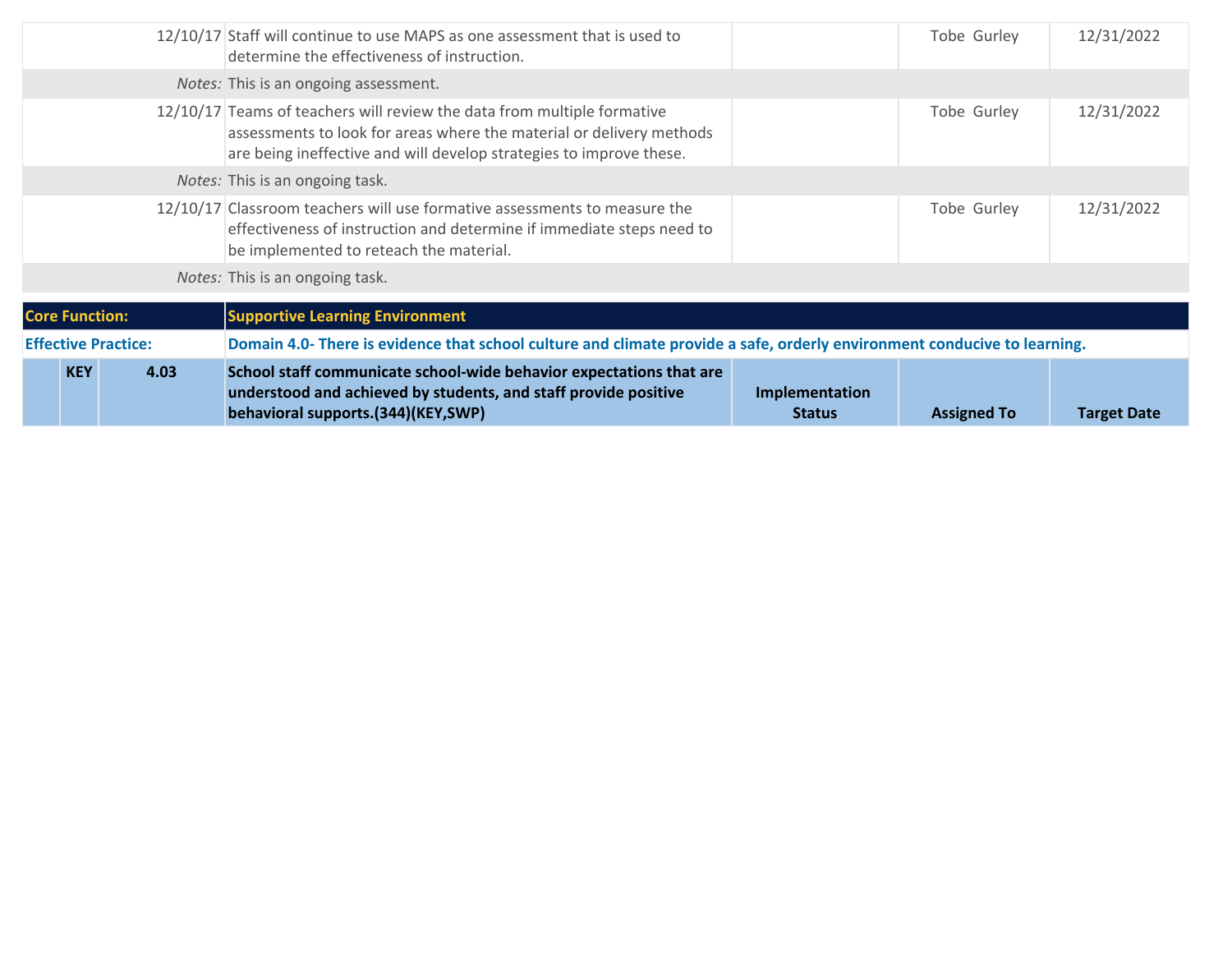| <b>Initial Assessment:</b> | 3/10/20 - Togiak School is going create an Engagement & Transition<br>Specialist position to coordinate and facilitate programs supporting "at-<br>risk" students, promote parent and student engagement, create a post-<br>secondary transition program/graduation coach, and implement the<br>school-wide behavior support plan.                                                                                                                                                                                                                                                                                                                                                                                                                                                                                                                                                                                                                | <b>Limited Development</b><br>10/23/2014 |  |
|----------------------------|---------------------------------------------------------------------------------------------------------------------------------------------------------------------------------------------------------------------------------------------------------------------------------------------------------------------------------------------------------------------------------------------------------------------------------------------------------------------------------------------------------------------------------------------------------------------------------------------------------------------------------------------------------------------------------------------------------------------------------------------------------------------------------------------------------------------------------------------------------------------------------------------------------------------------------------------------|------------------------------------------|--|
|                            | 1.17.18 We have begun implementation of CHAMPS from Safe and Civil<br>schools as our school wide positive based behavior management plan.<br>We have implemented many different positive incentives for rewarding<br>students that follow our CHAMPS expectations. Although this is being<br>used school wide it is still early in the implementation of CHAMPS.                                                                                                                                                                                                                                                                                                                                                                                                                                                                                                                                                                                  |                                          |  |
|                            | Previous Entry-                                                                                                                                                                                                                                                                                                                                                                                                                                                                                                                                                                                                                                                                                                                                                                                                                                                                                                                                   |                                          |  |
|                            | The staff have developed PBIS activities with in each class, but the<br>school does not have a PBIS in place that is school wide. This was<br>identified as an area to work on by the staff. We are currently<br>researching positive based behavior systems to see how they can be<br>implemented in our school. We intend to have a positive based<br>behavior system in place for the 2015-2016 school year. 1/18/16. Over<br>the summer of 2015 staff attended a PBIS training in Oregon. We had an<br>all staff inservice in August where these staff presented the new PBIS<br>strategies to the school. Several strategies were adopted immediately<br>(Husky Bucks, open rest room doors, positive messaging). The RTC<br>program was changed to the PEP room and that room was moved to a<br>new location. A PBIS committee now meets monthly. Overall, the first<br>semester resulted in a positive improvement in the school behavior. |                                          |  |
|                            |                                                                                                                                                                                                                                                                                                                                                                                                                                                                                                                                                                                                                                                                                                                                                                                                                                                                                                                                                   |                                          |  |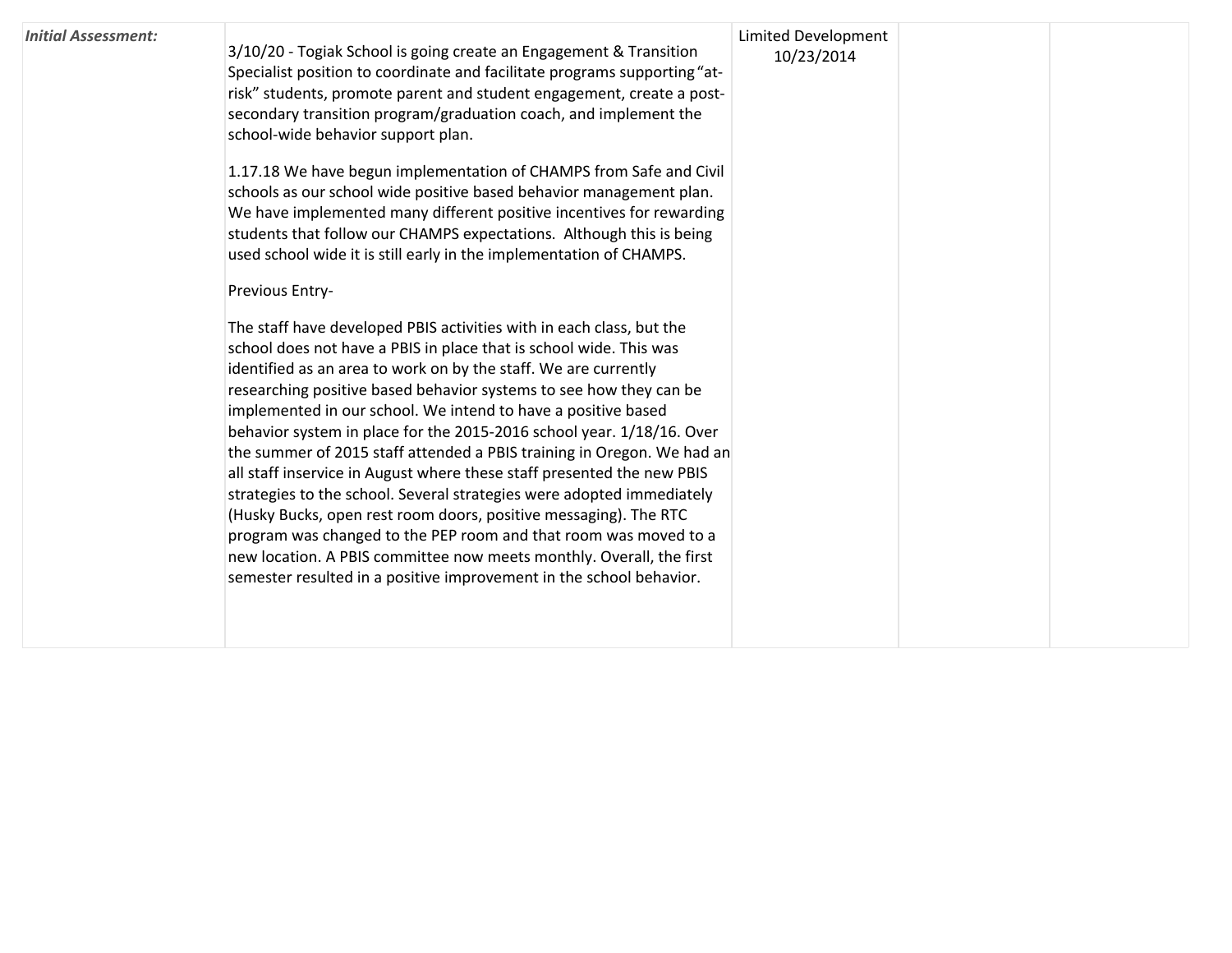| <b>How it will look</b><br>when fully met: | After fully implemented the school will have a positive behavior<br>reinforcement system (Safe and Civil Schools) in place that reinforces<br>positive behavior from K - 12th grade. The Student Handbook will be<br>updated and presented to the Community School Committee and<br>ultimately the regional school board. The new expectations for the<br>behavioral system documented in the handbook and discussed with the<br>students to ensure a clear and consistent understanding of the new<br>positive behavior reinforcement system. The students will be able to<br>explicitly state the behavioral expectations for various activities and<br>locations in the school. There will be a significant decrease in the<br>number of students exhibiting tier 2 and 3 behaviors once our school<br>wide structures and expectations are in place. |                     | <b>Tobe Gurley</b> | 05/20/2022 |
|--------------------------------------------|----------------------------------------------------------------------------------------------------------------------------------------------------------------------------------------------------------------------------------------------------------------------------------------------------------------------------------------------------------------------------------------------------------------------------------------------------------------------------------------------------------------------------------------------------------------------------------------------------------------------------------------------------------------------------------------------------------------------------------------------------------------------------------------------------------------------------------------------------------|---------------------|--------------------|------------|
| <b>Actions</b>                             |                                                                                                                                                                                                                                                                                                                                                                                                                                                                                                                                                                                                                                                                                                                                                                                                                                                          | 28 of 30 (93%)      |                    |            |
|                                            | 10/23/14 Meet with School Improvement team to discuss what is currently being<br>used as positive behavior intervention program in specific classroom.<br>This is to explore possibilities for use school wide.                                                                                                                                                                                                                                                                                                                                                                                                                                                                                                                                                                                                                                          | Complete 04/13/2015 | Michael Lee        | 01/31/2015 |
|                                            | Notes: The school improvement team determined that a positive based<br>behavior system was needed school wide. Although some teachers<br>currently used parts of some system to supplement the current RTP<br>program, the selection of a research based system would benefit the<br>school. This task is complete and additional task need to be created to<br>further explore options.                                                                                                                                                                                                                                                                                                                                                                                                                                                                 |                     |                    |            |
|                                            | 12/11/14 Form a committee for selection of a positive behavior reinforcement<br>system that may be implemented in the 2015-16 school year.                                                                                                                                                                                                                                                                                                                                                                                                                                                                                                                                                                                                                                                                                                               | Complete 04/14/2015 | Sam Gosuk          | 03/16/2015 |
|                                            | Notes: Kyle Schneider may be able to participate in this committee to help get<br>a PBIS or PBIS-like system implemented at the school.<br>3.4.15 We will be using our school improvement team to do the review<br>for this and then present the information to the entire staff.<br>4.14.15 Meeting were held with certified staff, classified staff, and<br>students on three occasions. PBIS is being considered with the<br>possibility Kyle Schneider helping with the implementation. The<br>committee has been formed and selection criteria is being made.<br>The committee consist of Sam Gosuk, Dale Richesin, Leo Kasak, and<br>Richard Togiak. Additional teachers are being sought to possilily attend<br>some training on the material this summer.                                                                                        |                     |                    |            |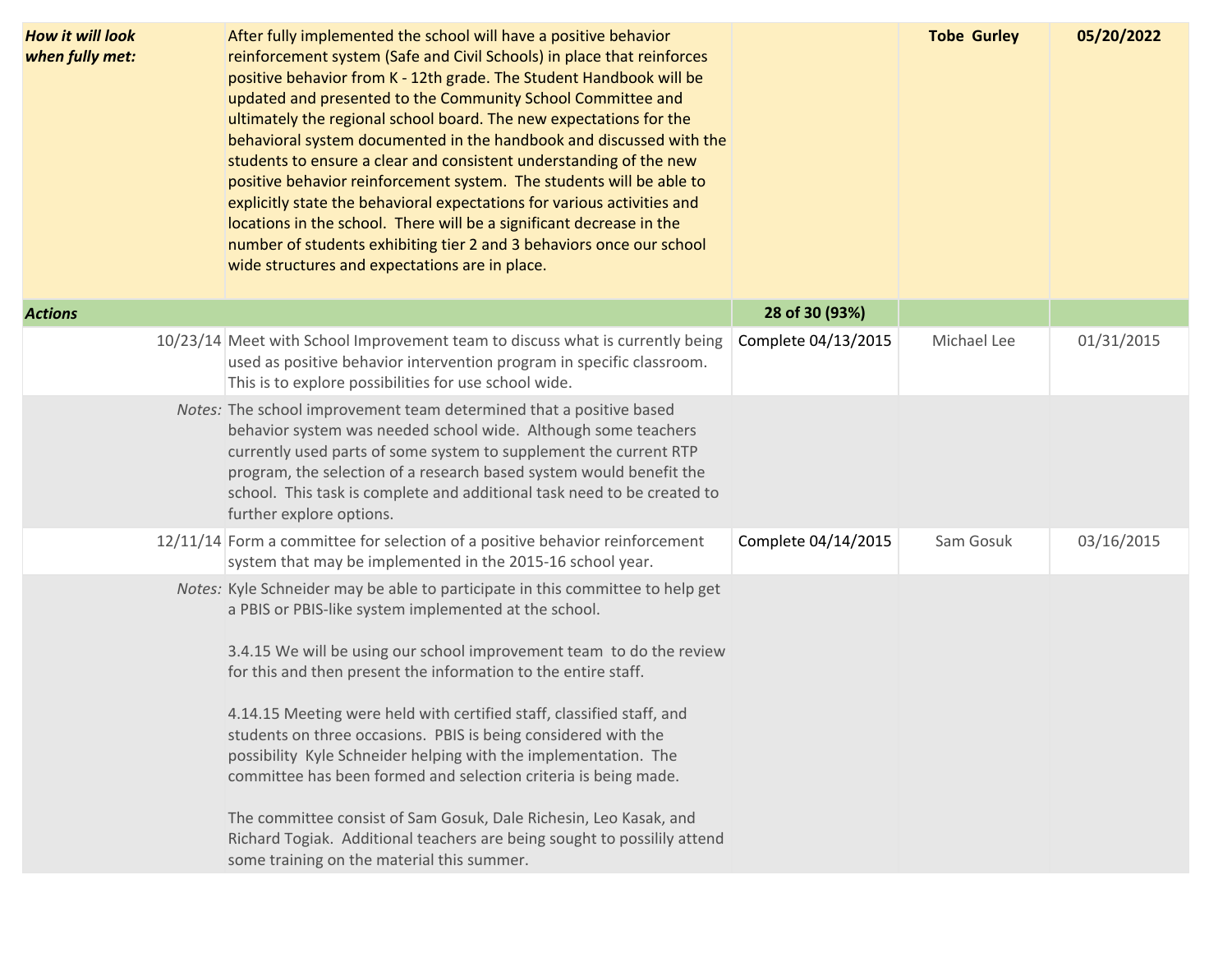|        | 11/23/15 Provide initial training for all certified staff regarding the PBIS process.<br>This training will be led by a PBIS facilitator with experience<br>implementing PBIS in rural Alaska. A district specialist will also provide<br>support during the training. The Togiak PBIS team that received training<br>during the summer will also present and lead breakout sessions<br>designed to create a PBIS process specific to Togiak's needs.                                                                                                                                                                                                                                                                                | Complete 09/04/2015 | Kyle Schneider     | 08/22/2015 |
|--------|--------------------------------------------------------------------------------------------------------------------------------------------------------------------------------------------------------------------------------------------------------------------------------------------------------------------------------------------------------------------------------------------------------------------------------------------------------------------------------------------------------------------------------------------------------------------------------------------------------------------------------------------------------------------------------------------------------------------------------------|---------------------|--------------------|------------|
|        | Notes: Kyle will work with the Togiak administration, Togiak PBIS team, and<br>PBIS facilitator as he coordinates this training.                                                                                                                                                                                                                                                                                                                                                                                                                                                                                                                                                                                                     |                     |                    |            |
|        | 12/11/14 After selection of a new positive behavior reinforcement system,<br>purchase the resources, supplies, licenses, etc. necessary for effective<br>implementation of the behavior system. The required resources will be<br>funded with the School Improvement grant (\$10,000).<br>The Initial \$10000 will be used for training of selected implementation<br>members during the summer of 2015.                                                                                                                                                                                                                                                                                                                             | Complete 08/28/2015 | Kyle Schneider     | 09/01/2015 |
| Notes: |                                                                                                                                                                                                                                                                                                                                                                                                                                                                                                                                                                                                                                                                                                                                      |                     |                    |            |
|        | 1/15/15 After selection of a new positive behavior reinforcement system, plan<br>staff development for implementation of the new program for the 2015<br>-16 school year. The professional development necessary for effective<br>implementation will be supported using School Improvement funding<br>(\$10,000).                                                                                                                                                                                                                                                                                                                                                                                                                   | Complete 05/15/2015 | Kyle Schneider     | 10/31/2015 |
|        | Notes: The principal and four teachers representing various grade levels will be<br>attending a PBIS conference in Oregon this summer. The four teachers<br>will be part of the PBIS school committee that will meet on a monthly<br>basis to work with other staff to identify interventions for students<br>based on data. A PBIS facilitator has been contacted and has agreed to<br>help with the implementation of PBIS at Togiak School for next school<br>year. The facilitator will provide two days of training to all staff in the<br>fall of the 2015-2016 school year, and at least three follow-up<br>implementation visits throughout the year. The Northwest PBIS<br>Network will be providing consultation services. |                     |                    |            |
|        | 5/13/16 Organize a parent engagement event centered on PBIS.                                                                                                                                                                                                                                                                                                                                                                                                                                                                                                                                                                                                                                                                         | Complete 12/20/2016 | Tobe Gurley        | 01/22/2016 |
|        | Notes: Either go to the community of Togiak or provide transportation to the<br>Togiak School to get parents engaged with the purpose, idea behind,<br>and procedures for PBIS.                                                                                                                                                                                                                                                                                                                                                                                                                                                                                                                                                      |                     |                    |            |
|        | 12/23/16 The PBIS team will meet every two weeks to review SWIS data, design<br>plans to address identified needs, evaluate the effectiveness of those<br>plans, and make revisions as necessary.                                                                                                                                                                                                                                                                                                                                                                                                                                                                                                                                    | Complete 01/14/2017 | <b>Tobe Gurley</b> | 01/29/2016 |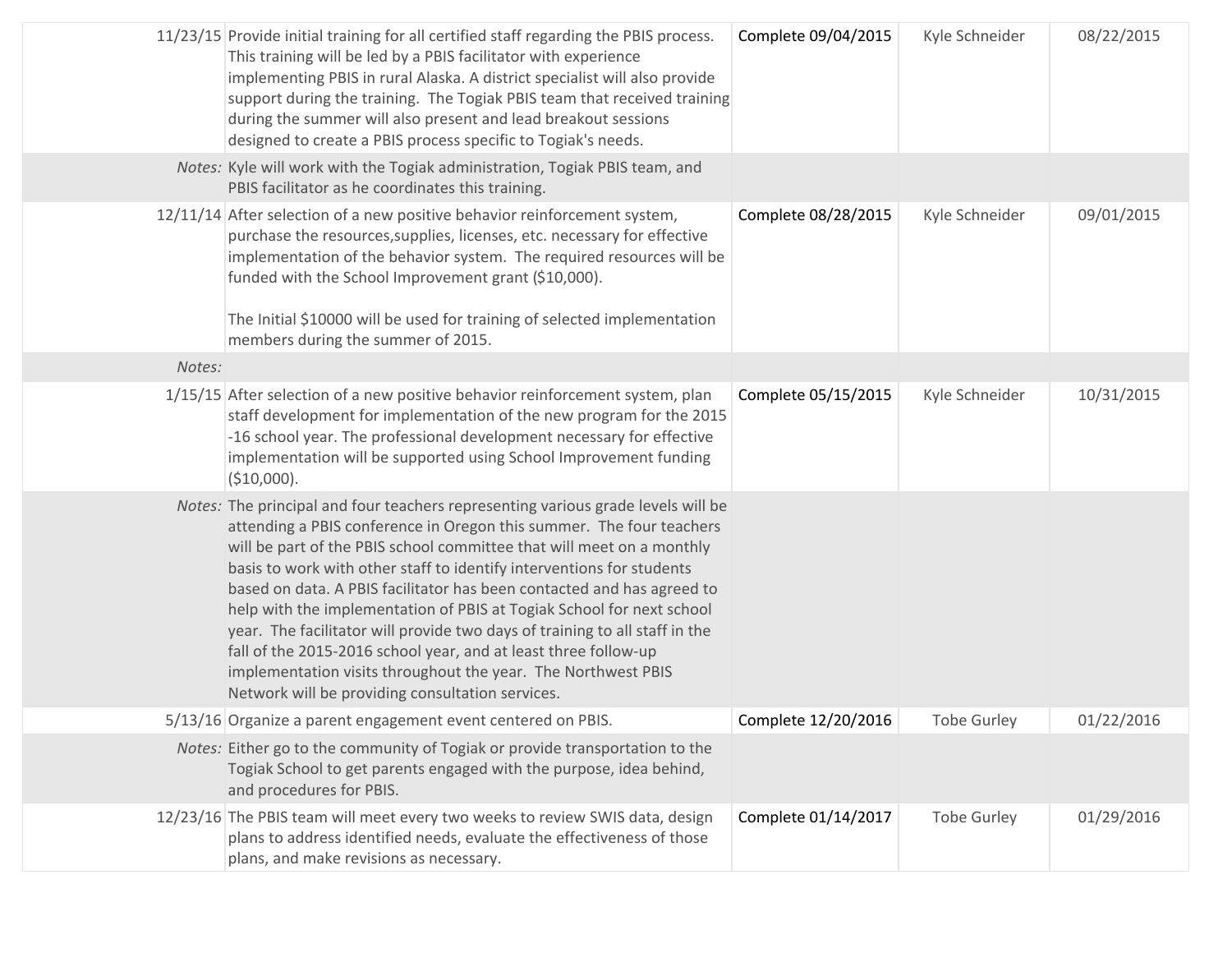| Notes: The PBIS team will receive compensation to meet outside of the regular<br>contract day in order to review SWIS data, develop and implement<br>plans to address identified needs, and make revisions as necessary.<br>There will be a total of two-days of compensation which will allow for<br>frequent meetings to review data. This could be 14 1-hr meetings<br>(based on a 7 hr work day) or some other configuration. |                                           |                |            |
|-----------------------------------------------------------------------------------------------------------------------------------------------------------------------------------------------------------------------------------------------------------------------------------------------------------------------------------------------------------------------------------------------------------------------------------|-------------------------------------------|----------------|------------|
| 12/11/14 Student handbook updated with most current information and<br>submitted for approval to CSC and School Board.                                                                                                                                                                                                                                                                                                            | Complete 03/01/2016 Larry (Dale) Richesin |                | 04/01/2016 |
| Notes: 1/18/16. The Student Handbook committee has met 3 times and<br>almost completed its task. After a final edit, it will be presented to the<br>CSC in January or February for approval.                                                                                                                                                                                                                                      |                                           |                |            |
| 11/23/15 PBIS facilitator will travel to Togiak quarterly to work with the Togiak<br>PBIS team, teachers, administration, and classified staff about the<br>implementation, provide training in Tier I and Tier II PBIS strategies, and<br>to facilitate revisions to the process as identified as necessary by the<br>PBIS team.                                                                                                 | Complete 04/15/2016                       | Kyle Schneider | 05/01/2016 |
| Notes: Kyle provided a great deal of support to staff and helped make revisions<br>to the process as necessary.                                                                                                                                                                                                                                                                                                                   |                                           |                |            |
| 11/23/15 District specialist (Kyle Schneider) will travel to Togiak six times<br>throughout the year for extended stays (3 to 5 days) to follow-up during<br>collaborative sessions regarding data analysis, progress on meeting<br>timelines of implementation, determining revisions to the process, and<br>providing support to all staff as necessary.                                                                        | Complete 04/15/2016                       | Kyle Schneider | 06/01/2016 |
| Notes: Kyle's work as a facilitator in the initial implementation of PBIS at<br>Togiak School was critical to the process. Having someone look at data<br>and processes from outside of the school provides important informaito                                                                                                                                                                                                  |                                           |                |            |
| 11/23/15 A transition plan will be created to move the entire responsibility to the Complete 05/11/2016<br>PBIS process to the Togiak PBIS team and site administration.                                                                                                                                                                                                                                                          |                                           | Sam Gosuk      | 06/01/2016 |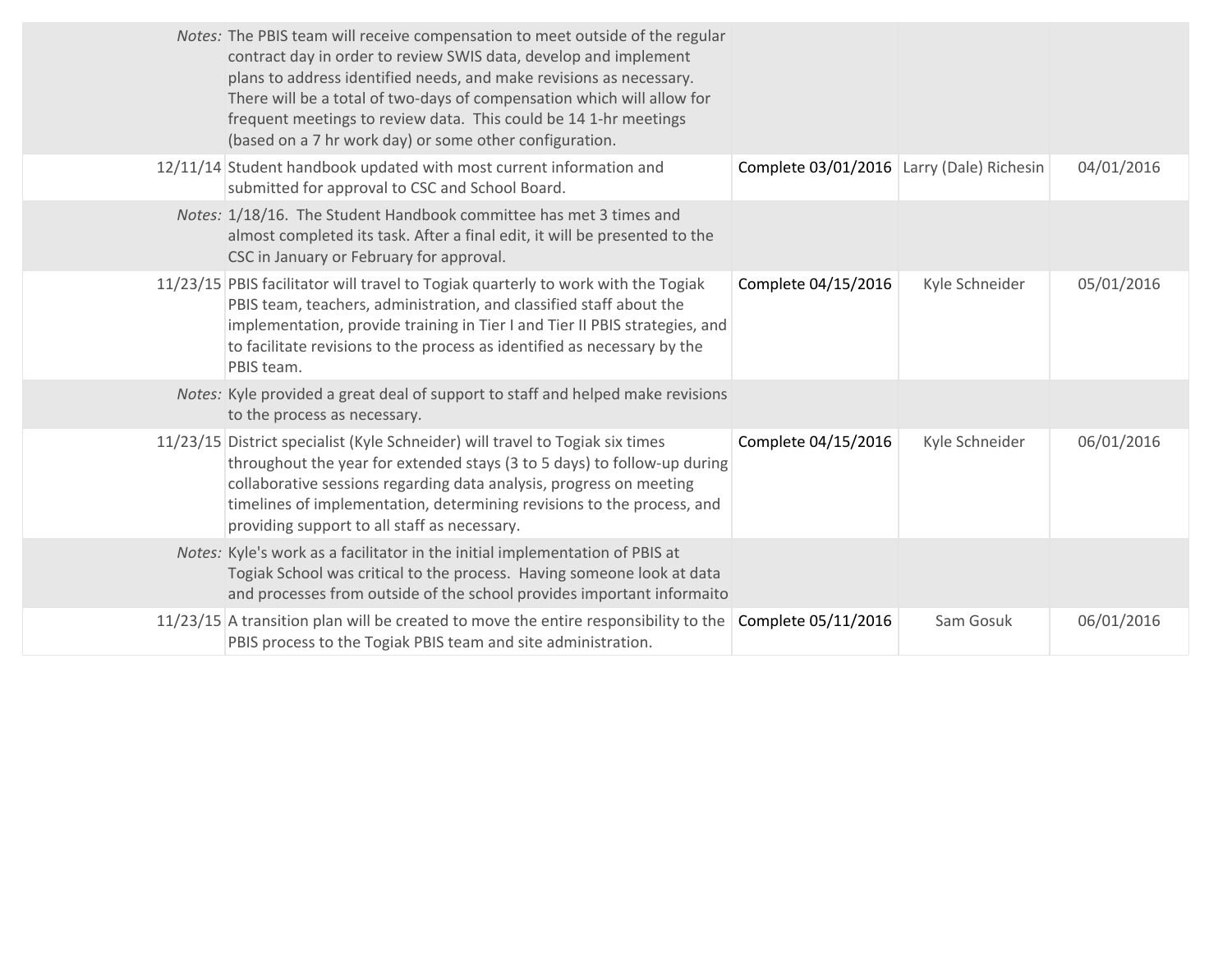| Notes: Tobe Gurley, Dean of Students at Togiak School, will be the point of<br>contact/facilitator of PBIS at Togiak School during the 2016-2017 school<br>year.                                                                                                                                                                                                                                                                                                                                                                                                                                                                                                                                                                                                                                                                                                                                                                                                                                 |                     |                    |            |
|--------------------------------------------------------------------------------------------------------------------------------------------------------------------------------------------------------------------------------------------------------------------------------------------------------------------------------------------------------------------------------------------------------------------------------------------------------------------------------------------------------------------------------------------------------------------------------------------------------------------------------------------------------------------------------------------------------------------------------------------------------------------------------------------------------------------------------------------------------------------------------------------------------------------------------------------------------------------------------------------------|---------------------|--------------------|------------|
| The list of possible activities and needs was reviewed and prioritized as<br>best as possible considering a number of factors including, the high<br>turn-over rate, budget limitations, needs of returning staff, data<br>collection, and the needs of PEP room staff. The activities to be funded<br>next year to continue the support of Tier I and Tier II are as follows:<br>1. Three PBIS Core Team members to attend national PBIS conference<br>in October<br>2. Continue working with PBIS facilitator (Marilyn Rosene) to provide<br>training to all staff for one full day in the fall and training to the PBIS<br>Core Team/PEP staff members at a different time in the fall.<br>3. Provide job shadowing opportunities for PEP staff at Dillingham City<br>School District.<br>4. Purchase carbon copy forms to make the quick checkout process<br>more efficient.<br>5. Plan and implement an open house or open houses to communicate<br>and engage parents in the PBIS process. |                     |                    |            |
| 5/13/16 Organize for the PBIS facilitator to provide 1.5 days of training to staff at Complete 08/10/2016<br>the beginning on the 2016-17 school year.                                                                                                                                                                                                                                                                                                                                                                                                                                                                                                                                                                                                                                                                                                                                                                                                                                           |                     | Jon Clouse         | 07/22/2016 |
| Notes: Marilyn Rosene will travel to Togiak to provide a full day inservice to all<br>staff about current PBIS process in Togiak. She will also provide a 1/2<br>training to PBIS Core team, including PEP room staff members. She<br>might provide training to all classified staff during a teacher work day<br>during the fall as well, if the timing can be aligned. She will be<br>consulting with PBIS Core team to determine training needs.                                                                                                                                                                                                                                                                                                                                                                                                                                                                                                                                              |                     |                    |            |
| 5/13/16 Organize for job shadowing for the two PEP staff members with<br>Dillingham City School District.                                                                                                                                                                                                                                                                                                                                                                                                                                                                                                                                                                                                                                                                                                                                                                                                                                                                                        | Complete 10/14/2016 | Jon Clouse         | 09/16/2016 |
| Notes: Two PEP staff members will travel to Dillingham to job shadow the<br>counselor at DCSD elementary school to get additional strategies on<br>working with Tier II students.<br>Only one of the PEP staff members were able to participate. But the<br>Dean of Students traveled to another school within the district to<br>observe their PBIS process.                                                                                                                                                                                                                                                                                                                                                                                                                                                                                                                                                                                                                                    |                     |                    |            |
| 5/13/16 Prepare for three PBIS Core team members to attend the National PBIS<br>Leadership Conference in October, 2016.                                                                                                                                                                                                                                                                                                                                                                                                                                                                                                                                                                                                                                                                                                                                                                                                                                                                          | Complete 09/30/2016 | <b>Tobe Gurley</b> | 09/30/2016 |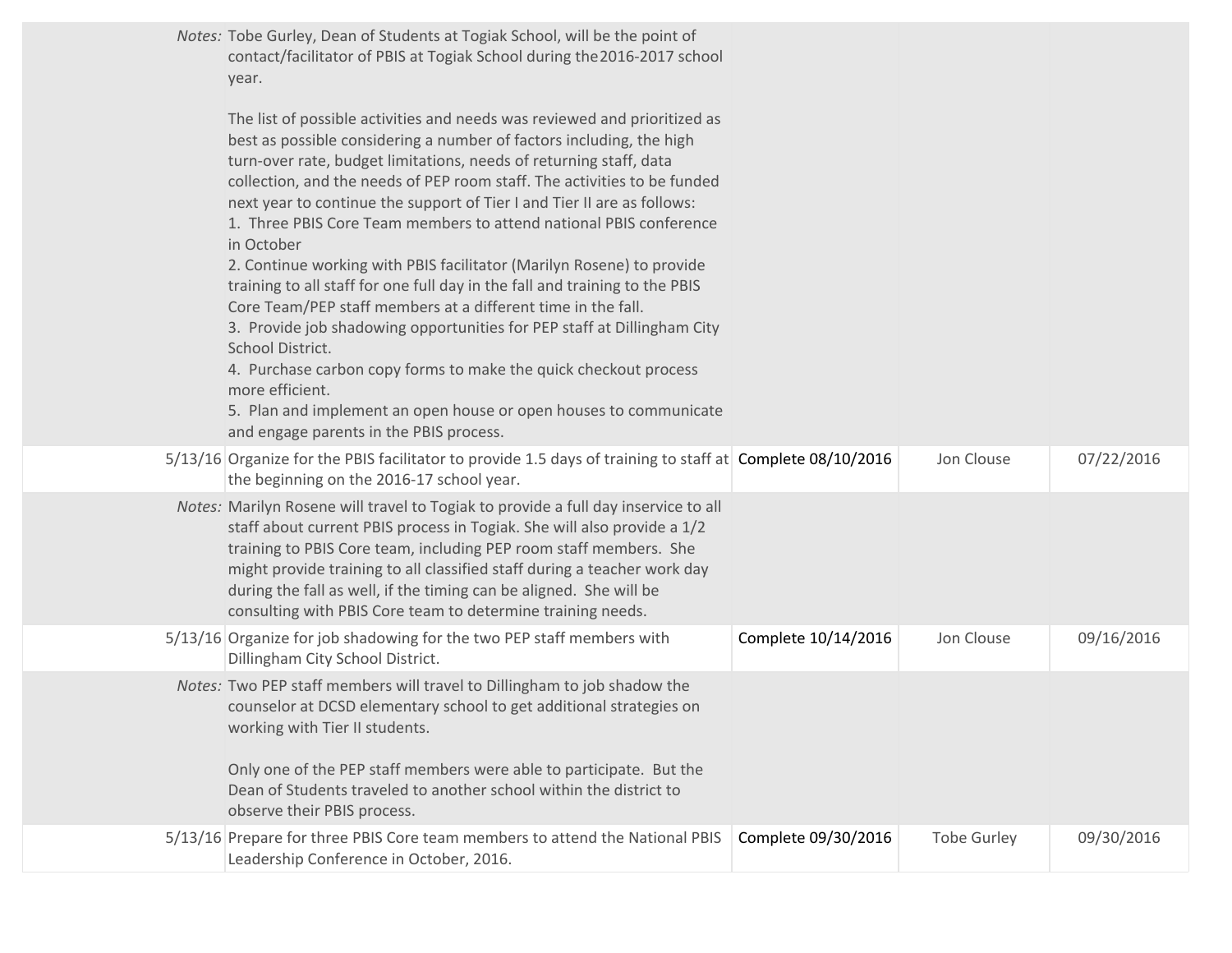| Notes: Three team members will attend the national conference to gain<br>knowledge on effective strategies for implementing Tier II and Tier III<br>interventions but also keep the Tier I supports in place and ongoing.<br>These three members will use the information to revise the plan for<br>on applicable content from the conference.                                                                                    |                     |                                                                          |            |
|-----------------------------------------------------------------------------------------------------------------------------------------------------------------------------------------------------------------------------------------------------------------------------------------------------------------------------------------------------------------------------------------------------------------------------------|---------------------|--------------------------------------------------------------------------|------------|
| 5/13/16 Order quick daily checkin/out forms and the SWIS web-based data<br>collection system.                                                                                                                                                                                                                                                                                                                                     | Complete 01/20/2017 | <b>Tobe Gurley</b>                                                       | 12/01/2016 |
| Notes: The checkin/out forms have been ordered. The SWIS system is online.                                                                                                                                                                                                                                                                                                                                                        |                     |                                                                          |            |
| 12/22/16 Coordinate training for instructional aides in the area of PBIS Tier I<br>classroom management strategies in early January 11, 12, and 13, 2017.                                                                                                                                                                                                                                                                         | Complete 12/30/2016 | Jon Clouse                                                               | 12/30/2016 |
| Notes: Jon Clouse will facilitate discussions with Togiak Leadership to<br>determine classroom management needs (occurred on 12/21/16). Then<br>coordinate training with PBIS Facilitator, Marilyn Rosene. January 11th<br>will be training with instructional aides. January 12 & 13 will be time<br>for the PBIS Facilitator to observe and have post-observations<br>conversations with instructional aides.                   |                     |                                                                          |            |
| 12/22/16 Coordinate professional development for all certificated staff in PBIS<br>Tier I classroom management strategies on January 14th, 2017.                                                                                                                                                                                                                                                                                  | Complete 12/30/2016 | Jon Clouse                                                               | 12/30/2016 |
| Notes: Jon Clouse will facilitate discussions with Togiak Leadership to<br>determine classroom management needs (occurred on 12/21/16). Then<br>coordinate training with PBIS Facilitator, Marilyn Rosene. The purpose<br>is to provide support for staff to address Tier I behaviors in their<br>classroom as Togiak School transitions away from the PEP room.                                                                  |                     |                                                                          |            |
| 12/23/16 Coordinate meeting times for PBIS team to review SWIS data, design<br>plans to address identified needs, evaluate the plan, and make revisions<br>as needed.                                                                                                                                                                                                                                                             | Complete 01/14/2017 | <b>Tobe Gurley</b>                                                       | 01/14/2017 |
| Notes: The PBIS team will receive compensation to meet outside of the regular<br>contract day in order to review SWIS data, develop and implement<br>plans to address identified needs, and make revisions as necessary.<br>There will be a total of two-days of compensation which will allow for<br>frequent meetings to review data. This could be 14 1-hr meetings<br>(based on a 7 hr work day) or some other configuration. |                     |                                                                          |            |
| 12/23/16 Coordinate a schedule for the PBIS Facilitator, Marilyn Rosene, to<br>provide follow up training/coaching for classified and instructional staff<br>in relation to PBIS Tier I classroom management strategies.                                                                                                                                                                                                          | Complete 02/01/2017 | Jon Clouse                                                               | 02/06/2017 |
| Notes: This will include two separate trips to Togiak between February and<br>April, 2017 after the Jan 11-14 professional development.                                                                                                                                                                                                                                                                                           |                     |                                                                          |            |
|                                                                                                                                                                                                                                                                                                                                                                                                                                   |                     | PBIS implementation at Togiak School as necessary and train Togiak staff |            |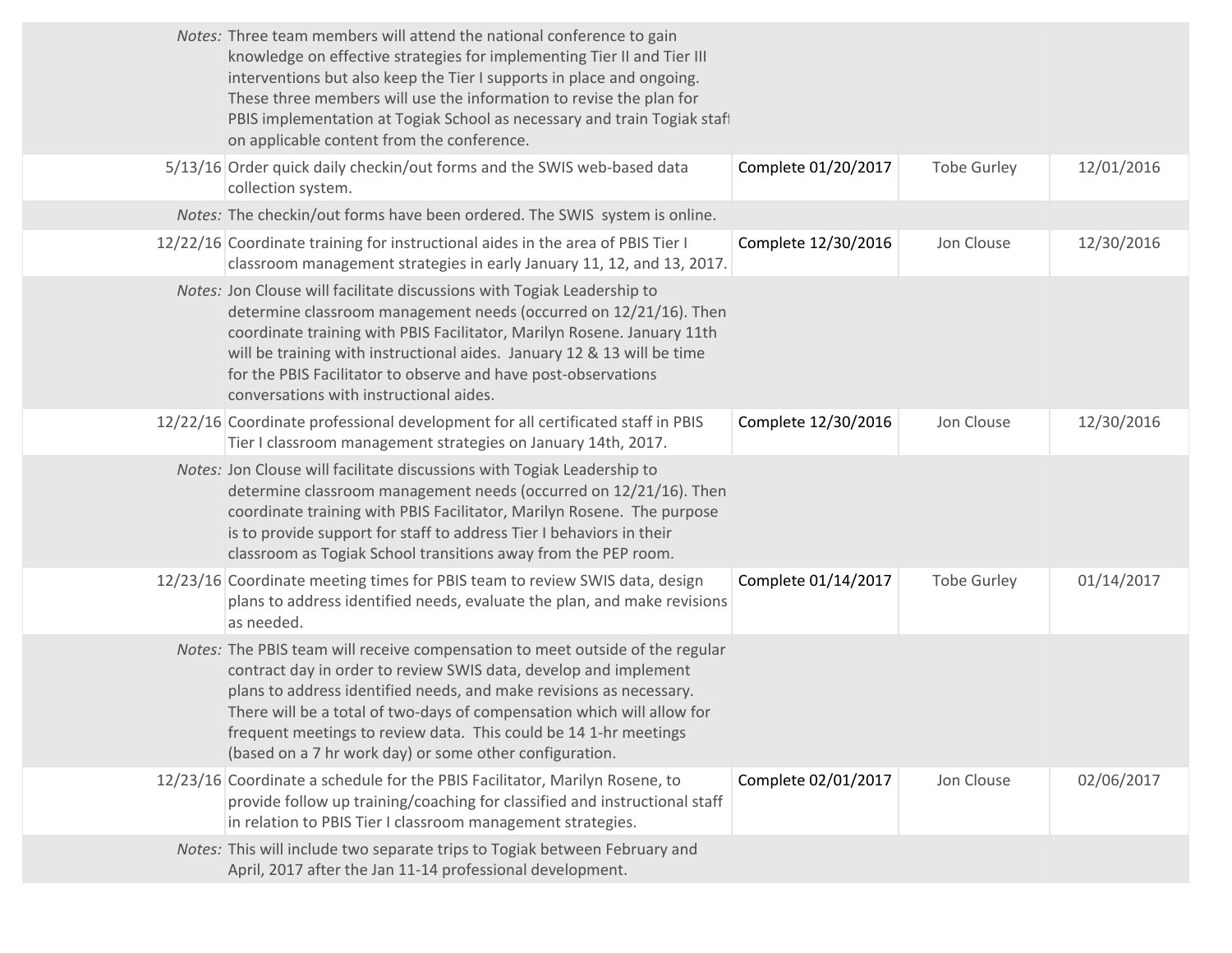| 4/13/17 Togiak Leadership Team consisting of the principal, assistant principal,<br>and teacher will attend a Safe & Civil School Conference in order to<br>effectively implement CHAMPS.                                                                                                                             | Complete 07/20/2017 | Jon Clouse  | 07/31/2017 |
|-----------------------------------------------------------------------------------------------------------------------------------------------------------------------------------------------------------------------------------------------------------------------------------------------------------------------|---------------------|-------------|------------|
| Notes: Jon Clouse will assist in the process for getting staff to the conference.                                                                                                                                                                                                                                     |                     |             |            |
| 4/13/17 All staff will attend an on-site training with a Safe & Civil Schools trainer<br>during the on-site fall inservice time occurring in August, 2017.                                                                                                                                                            | Complete 08/18/2017 | Jon Clouse  | 08/21/2017 |
| Notes: Jon Clouse will assist with making the training occur. The lead will be<br>Michael Lee, Principal of Togiak School beginning in the 2017-18 school<br>year. Michael Lee will coordinate the times with the trainer.                                                                                            |                     |             |            |
| 4/13/17 Coordinate a schedule for the PBIS Facilitator, Marilyn Rosene, to<br>provide an outside lens for the implementation of school climate<br>initiative, provide training in SWIS, and if necessary provide support and<br>coaching to staff on classroom management                                             | Complete 08/14/2017 | Jon Clouse  | 10/20/2017 |
| Notes: This will include three separate trips to Togiak between August and<br>November, 2017.                                                                                                                                                                                                                         |                     |             |            |
| 10/29/17 Identify the teacher that will serve as the CHAMPS Coach for Togiak                                                                                                                                                                                                                                          | Complete 10/17/2018 | Michael Lee | 11/01/2018 |
| Notes: For the 2018-19 school year, Richard Coppin has been selected as the<br>CHAMPS Foundation team leader/ coach.                                                                                                                                                                                                  |                     |             |            |
| 10/17/18 All elementary classes K-5 (11 classrooms) will be allowed to purchase<br>\$400 worth of positive behavior incentives for their classroom. These<br>will be used within the token economy systems that they have already<br>established in their rooms (class dojo, point systems, ect).                     | Complete 05/01/2019 | Michael Lee | 11/01/2018 |
| Notes: This is for positive reinforcement of specific targeted behavior.                                                                                                                                                                                                                                              |                     |             |            |
| 10/17/18 School wide common area behavioral expectations will be recognized<br>by awarding husky bucks. The husky bucks can be returned for small<br>rewards (such as dum dum suckers). Weekly drawings will be done<br>from all husky bucks returned for larger items such as water bottles or<br>\$5 AC gift cards. | Complete 11/06/2018 | Michael Lee | 11/01/2018 |
| Notes: Funds from the 1003 grant will be used to purchase the prizes that are<br>used to reinforce the positive behavior. This is an ongoing task despite<br>the 1003 grant no longer being used to support it.                                                                                                       |                     |             |            |
| 10/29/17 All staff will attend an on-site training with a Safe & Civil Schools trainer Complete 10/17/2018<br>for the implementation of CHAMPS.                                                                                                                                                                       |                     | Michael Lee | 11/30/2018 |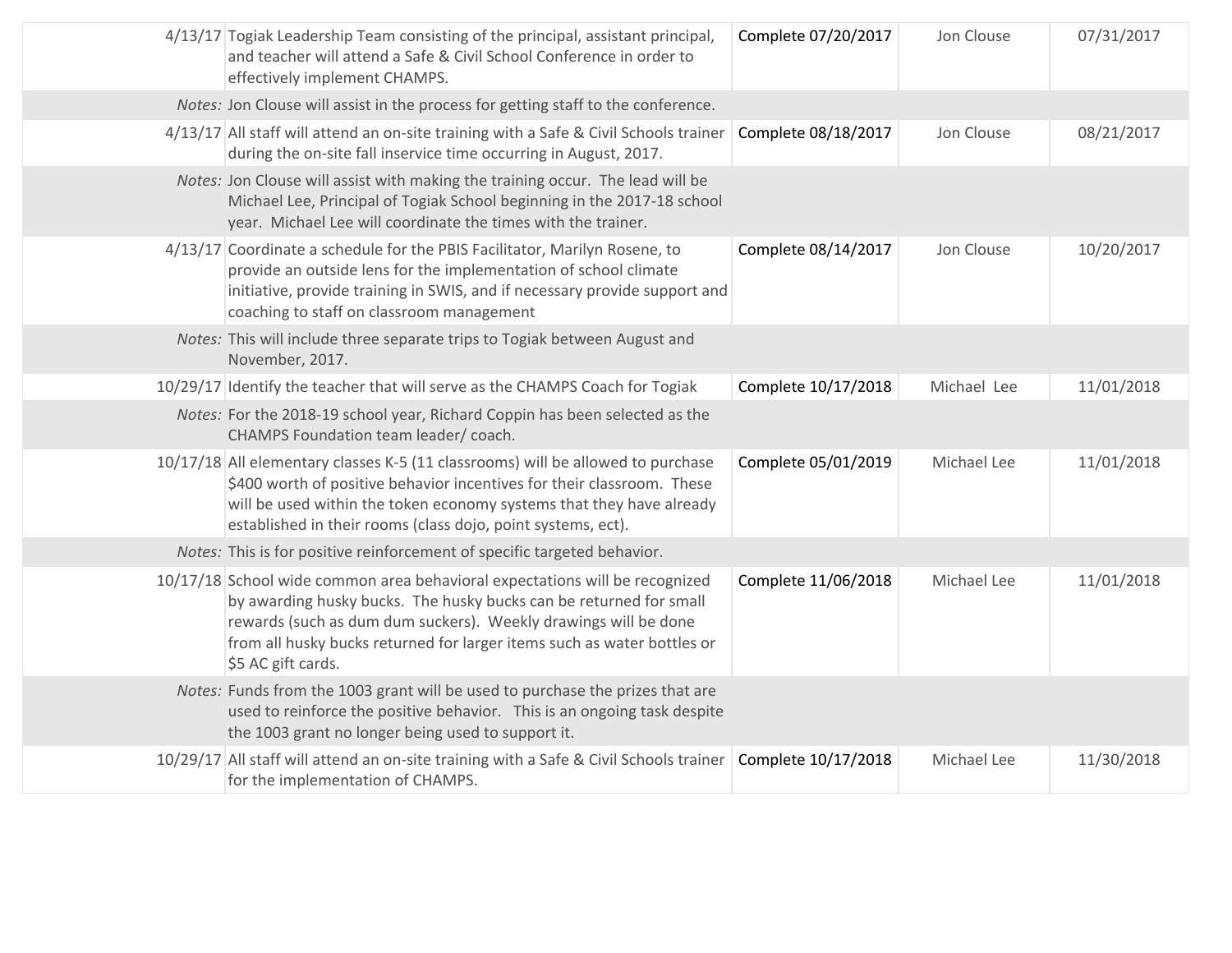|        | Notes: Jon Clouse will assist with making the training occur. The lead will be<br>Michael Lee, Principal of Togiak School beginning in the 2017-18 school<br>year. Michael Lee will coordinate the times with the trainer. This<br>training will occur in February, 2018. The next training will be in August,<br>2018.<br>10.17.18 After initial implementation, we have reduced the frequency |                     |             |            |
|--------|-------------------------------------------------------------------------------------------------------------------------------------------------------------------------------------------------------------------------------------------------------------------------------------------------------------------------------------------------------------------------------------------------|---------------------|-------------|------------|
|        | of the onsite trainer to once a year. We are using more resources to<br>conduct site based training using our own staff.                                                                                                                                                                                                                                                                        |                     |             |            |
|        | 11/6/18 Vince Henry will attend Restorative Justice Professional Development to Complete 01/01/2019<br>assist Togiak School in continued improvement toward discipline and<br>behavioral practices that reinforce positive self image, learning of SEL<br>based lessons, and overall improvement of school climate through<br>character education activities.                                   |                     | Vince Henry | 12/01/2018 |
|        | Notes: Vince will take material learned from the conference on restorative<br>justice and assist Togiak Admin in ensuring that the disciplinary<br>practices at Togiak are effective in long term growth of the students and<br>school.                                                                                                                                                         |                     |             |            |
|        | 10/29/17 Coordinate a schedule for the SWIS Facilitator, Marilyn Rosene, to<br>provide support for the implementation SWIS data system, data<br>collection, and to provide training in SWIS to core team.                                                                                                                                                                                       | Complete 10/17/2018 | Jon Clouse  | 12/01/2018 |
|        | Notes: This is a follow up visit from the fall. This activity will occur in February<br>or March, 2018.<br>10-17-18: We have most staff trained in use of teh program. We will<br>need time each year for new staff to be trained as followup.                                                                                                                                                  |                     |             |            |
|        | 3/25/20 Champs expectations will be reviewed after each exteneded break<br>during schools sessions.                                                                                                                                                                                                                                                                                             |                     | Tobe Gurley | 05/01/2022 |
| Notes: |                                                                                                                                                                                                                                                                                                                                                                                                 |                     |             |            |
|        | 3/25/20 Champs Expectations will be reviewed between transitions of different<br>instructional types in classrooms 90% of the time as observed through<br>walkthrough observations.                                                                                                                                                                                                             |                     | Tobe Gurley | 05/01/2022 |
| Notes: |                                                                                                                                                                                                                                                                                                                                                                                                 |                     |             |            |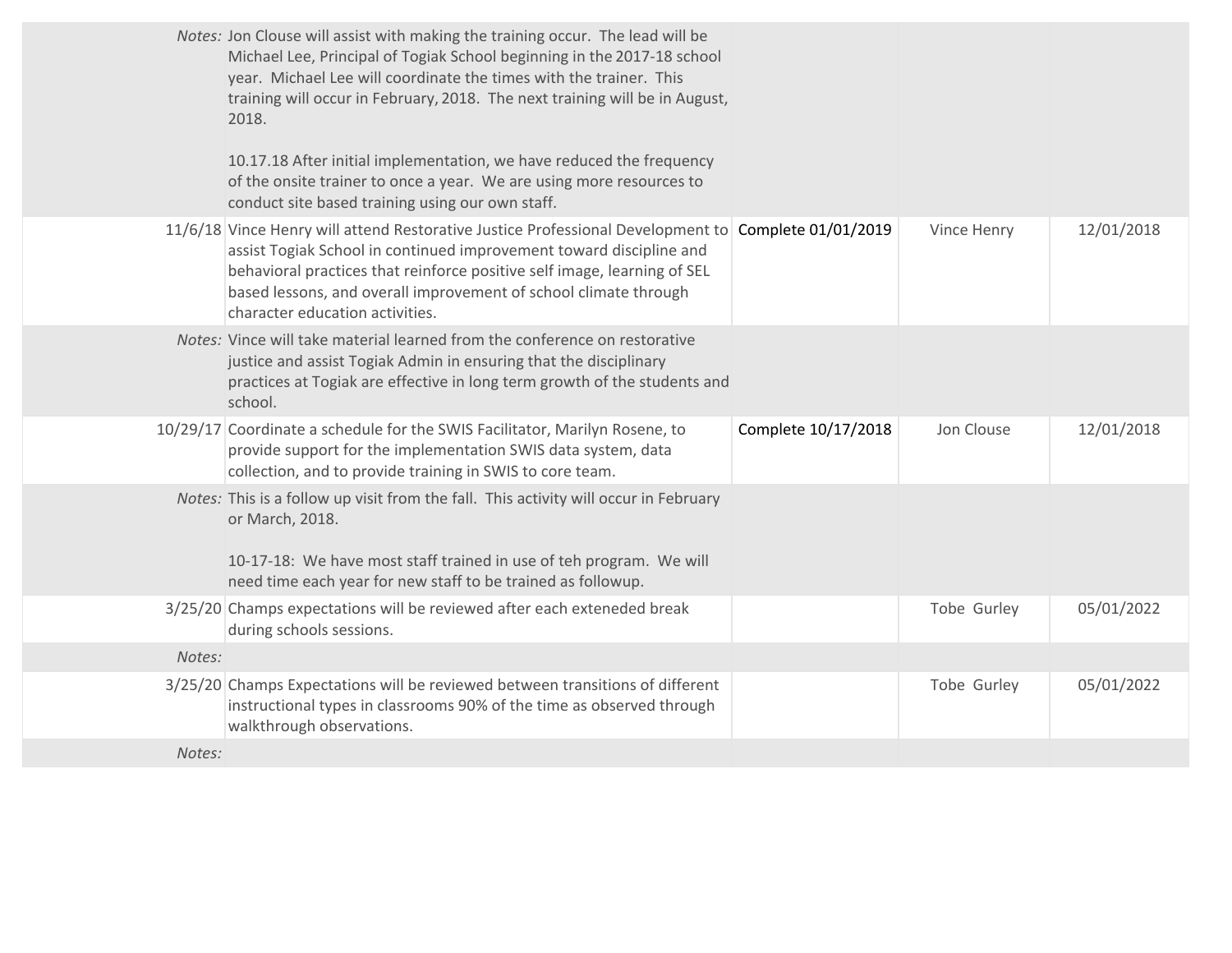| <b>KEY</b>                                 | 4.05 | School staff provide extended learning opportunities, and students in<br>need of additional support regularly participate.(346)(KEY,SWP)                                                                                                                                                                                                                                                                                                                                                                                                                                                                                                                                                                                                                                                                                                                                                                                                                             | Implementation<br><b>Status</b>          | <b>Assigned To</b> | <b>Target Date</b> |
|--------------------------------------------|------|----------------------------------------------------------------------------------------------------------------------------------------------------------------------------------------------------------------------------------------------------------------------------------------------------------------------------------------------------------------------------------------------------------------------------------------------------------------------------------------------------------------------------------------------------------------------------------------------------------------------------------------------------------------------------------------------------------------------------------------------------------------------------------------------------------------------------------------------------------------------------------------------------------------------------------------------------------------------|------------------------------------------|--------------------|--------------------|
| <b>Initial Assessment:</b>                 |      | 3/10/20 - Togiak School is going create an Engagement & Transition<br>Specialist position to coordinate and facilitate programs supporting "at-<br>risk" students, promote parent and student engagement, create a post-<br>secondary transition program/graduation coach, and implement the<br>school-wide behavior support plan.<br>2.2.19 The participation in afterschool activities have increased as well<br>as the number and type of activities. We are working to expand the<br>afterschool activities and incorporate additional requirements that<br>include cultural, academic, and physical activities. All activities require<br>passing eligibility (sports-based district policy) for the fun activities or<br>one must use 1/2 of the time doing an academic activity to be eligible<br>for other fun activity (band, fab lab, gym, lego robotics, or e-sports).<br>We currently offer after-school tutoring but there is limited<br>participation. | <b>Limited Development</b><br>04/13/2017 |                    |                    |
| <b>How it will look</b><br>when fully met: |      | All students that need additional support or extended learning<br>opportunity will participate regularly in effective after-school extended<br>learning opportunities. The engagement in school and perceived<br>importance will have improved through increased engagement.                                                                                                                                                                                                                                                                                                                                                                                                                                                                                                                                                                                                                                                                                         |                                          | <b>Michael Lee</b> | 05/18/2020         |
| <b>Actions</b>                             |      |                                                                                                                                                                                                                                                                                                                                                                                                                                                                                                                                                                                                                                                                                                                                                                                                                                                                                                                                                                      | 0 of 2 (0%)                              |                    |                    |
|                                            |      | 1/17/18 Togiak School will provide extended learning opportunities for students<br>3 times per week. A variety of activities will be offered. For<br>nonacademic activities, students must be eligible to participate<br>following the sports eligibility guidelines or a student must spend 1/2 of<br>the afterschool time doing academic support material prior to being<br>allowed to participate in nonacademic activities. Examples of activities<br>include but are not limited to academic tutoring, fab lab, band, robotic<br>or Lego competition, e-sports, weight lifting, or green house /<br>hydroponic support.                                                                                                                                                                                                                                                                                                                                         |                                          | Michael Lee        | 05/01/2020         |
|                                            |      | Notes: Extended learning opportunities can be expanded to things other than<br>homework help. For example music, science labs, chess, ect.                                                                                                                                                                                                                                                                                                                                                                                                                                                                                                                                                                                                                                                                                                                                                                                                                           |                                          |                    |                    |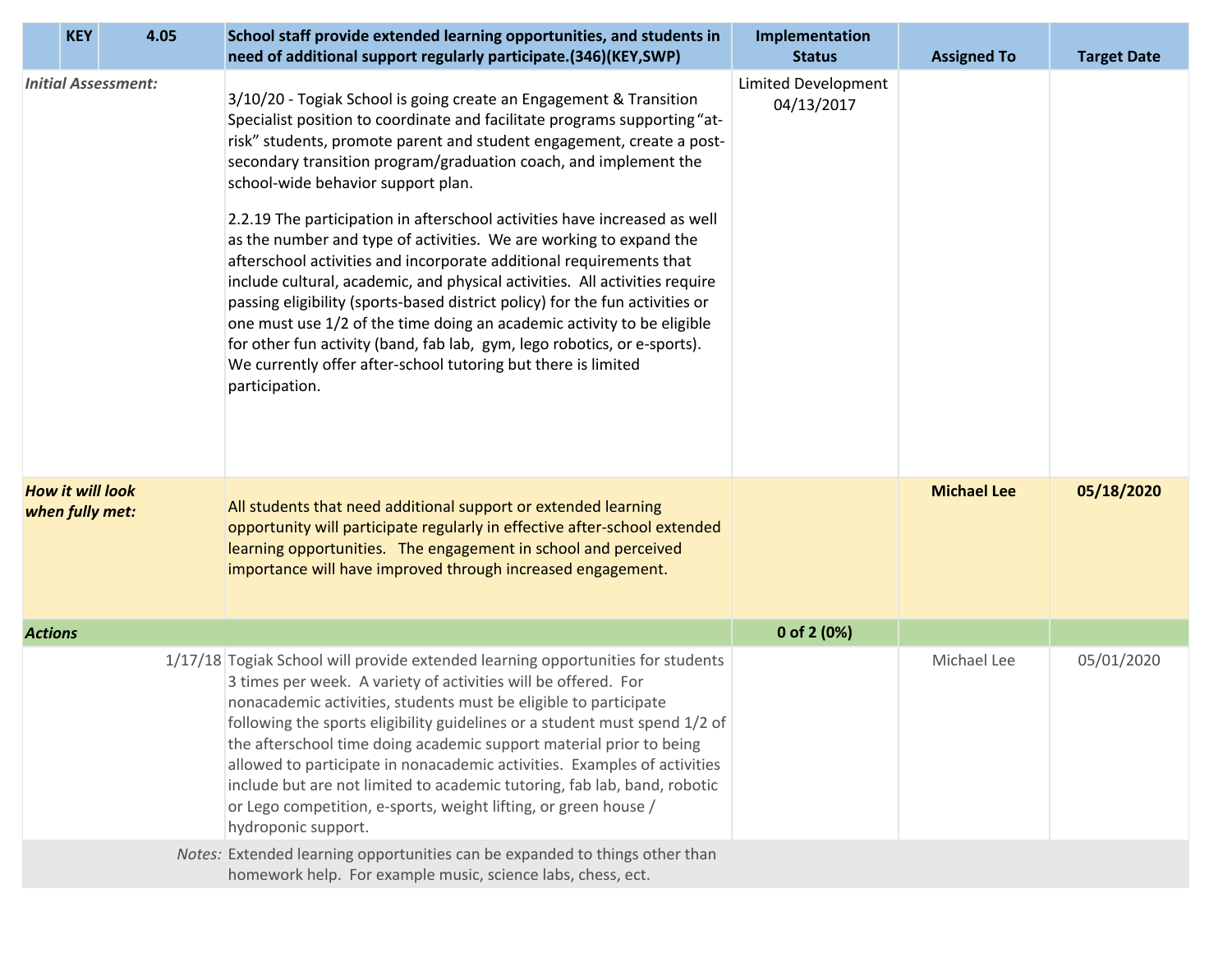|            |        | 1/17/18 In the elementary, through the use of a standard form, teachers will<br>provide information to tutoring supervisor about what material needs<br>to be completed during the extended school day opportunity.<br>Academic games that target specific deficiencies will be used to<br>supplement interventions in class. |                                 | Michael Lee        | 05/20/2020         |
|------------|--------|-------------------------------------------------------------------------------------------------------------------------------------------------------------------------------------------------------------------------------------------------------------------------------------------------------------------------------|---------------------------------|--------------------|--------------------|
|            | Notes: |                                                                                                                                                                                                                                                                                                                               |                                 |                    |                    |
| <b>KEY</b> | 4.06   | School and classroom environments reflect respect for all students<br>and cultures, and they reflect an understanding of the cultural values<br>of the students and community.(347)(KEY,SWP)                                                                                                                                  | Implementation<br><b>Status</b> | <b>Assigned To</b> | <b>Target Date</b> |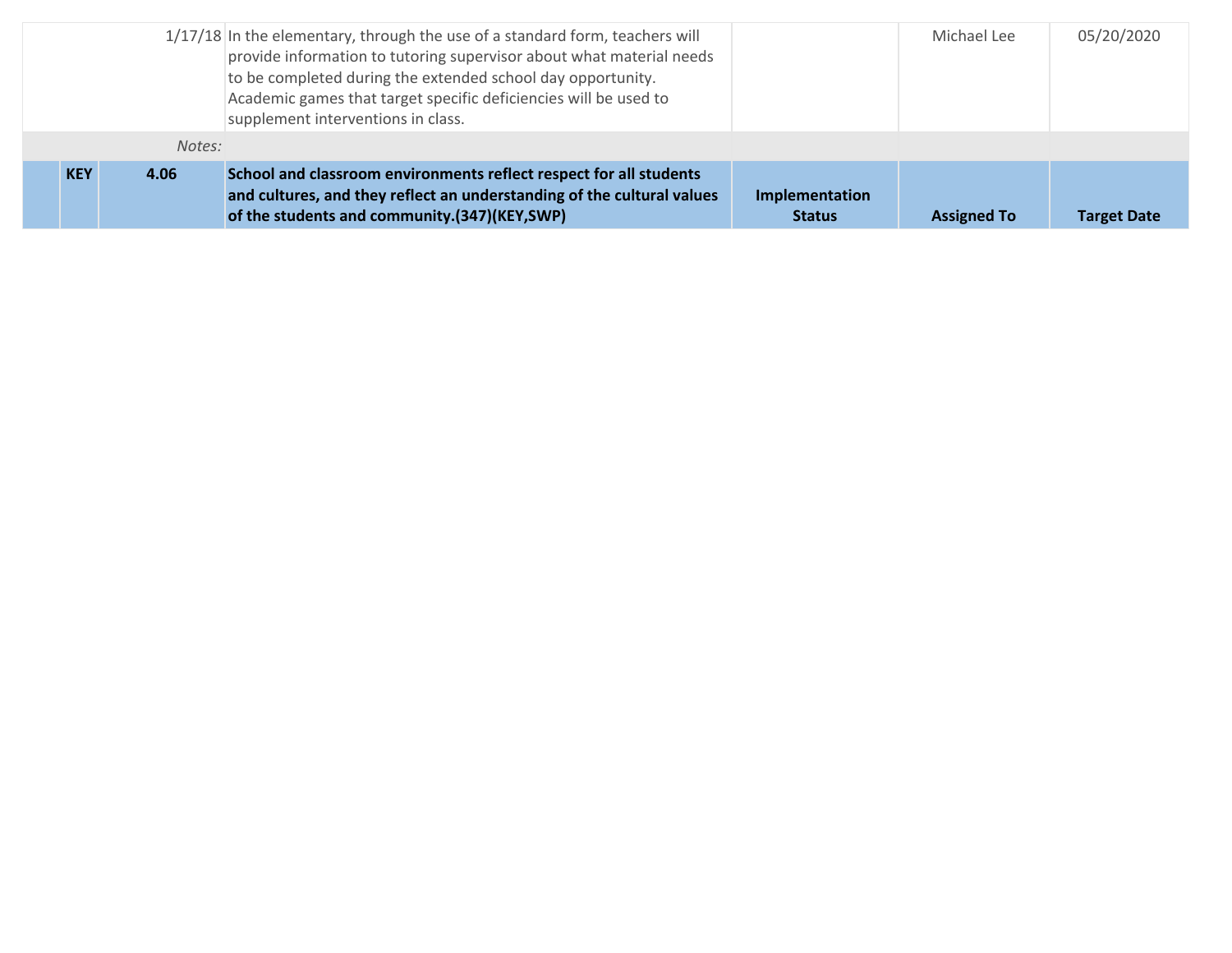| <b>Initial Assessment:</b>                 | 3.25.20 In addition to the information on 12/7/19, the school has<br>started to use Yupik in as many of the classrooms as possible for<br>command words such as requesting to go to the bathroom or<br>sharpening your pencil. There has been an effort to include Yupik in<br>general activities as much as possible. Many of the bulletin boards are<br>done in dual languages.<br>12/7/17 - There has been a large effort to include cultural activities year<br>round and not as once a year events. There are currently Yup' ik<br>instruction in K-5 4-5 days a week. There are middle school and high<br>school classes 5 days a week. We have the Yup 'ik values posters in<br>almost every classroom. Traditional Yup 'ik activities are included in<br>every exploration week session.<br>We have also been working to ensure the acceptance of ALL cultures.<br>Some elementary classes have used exploration weeks to examine<br>different cultures and languages such as French and Spanish. | <b>Limited Development</b><br>03/04/2018 |                    |            |
|--------------------------------------------|-----------------------------------------------------------------------------------------------------------------------------------------------------------------------------------------------------------------------------------------------------------------------------------------------------------------------------------------------------------------------------------------------------------------------------------------------------------------------------------------------------------------------------------------------------------------------------------------------------------------------------------------------------------------------------------------------------------------------------------------------------------------------------------------------------------------------------------------------------------------------------------------------------------------------------------------------------------------------------------------------------------|------------------------------------------|--------------------|------------|
| <b>How it will look</b><br>when fully met: | All classroom will demonstrate an understanding and appreciation for<br>the diverse cultures across the world. Students will be able to take<br>pride in their native culture in a positive manner without causing<br>disrespect to other students cultures. Staff will understand individual<br>students backgrounds and how this can be used to make teaching more<br>relevant and effective.                                                                                                                                                                                                                                                                                                                                                                                                                                                                                                                                                                                                           |                                          | <b>Tobe Gurley</b> | 03/01/2022 |
| <b>Actions</b>                             |                                                                                                                                                                                                                                                                                                                                                                                                                                                                                                                                                                                                                                                                                                                                                                                                                                                                                                                                                                                                           | 0 of $1(0%)$                             |                    |            |
|                                            | 3/4/18 We will start using a a school wide Yup' ik value of the week. This will<br>work in conjunction with out CHAMPS expectations and reinforce the<br>values of the village. It will eb announces each Monday in the<br>announcements and examples given during the week during<br>announcements. Teachers can tie the value of the week into lessons for<br>SEL and Yup'ik instruction.                                                                                                                                                                                                                                                                                                                                                                                                                                                                                                                                                                                                               |                                          | Tobe Gurley        | 08/31/2022 |
| Notes:                                     |                                                                                                                                                                                                                                                                                                                                                                                                                                                                                                                                                                                                                                                                                                                                                                                                                                                                                                                                                                                                           |                                          |                    |            |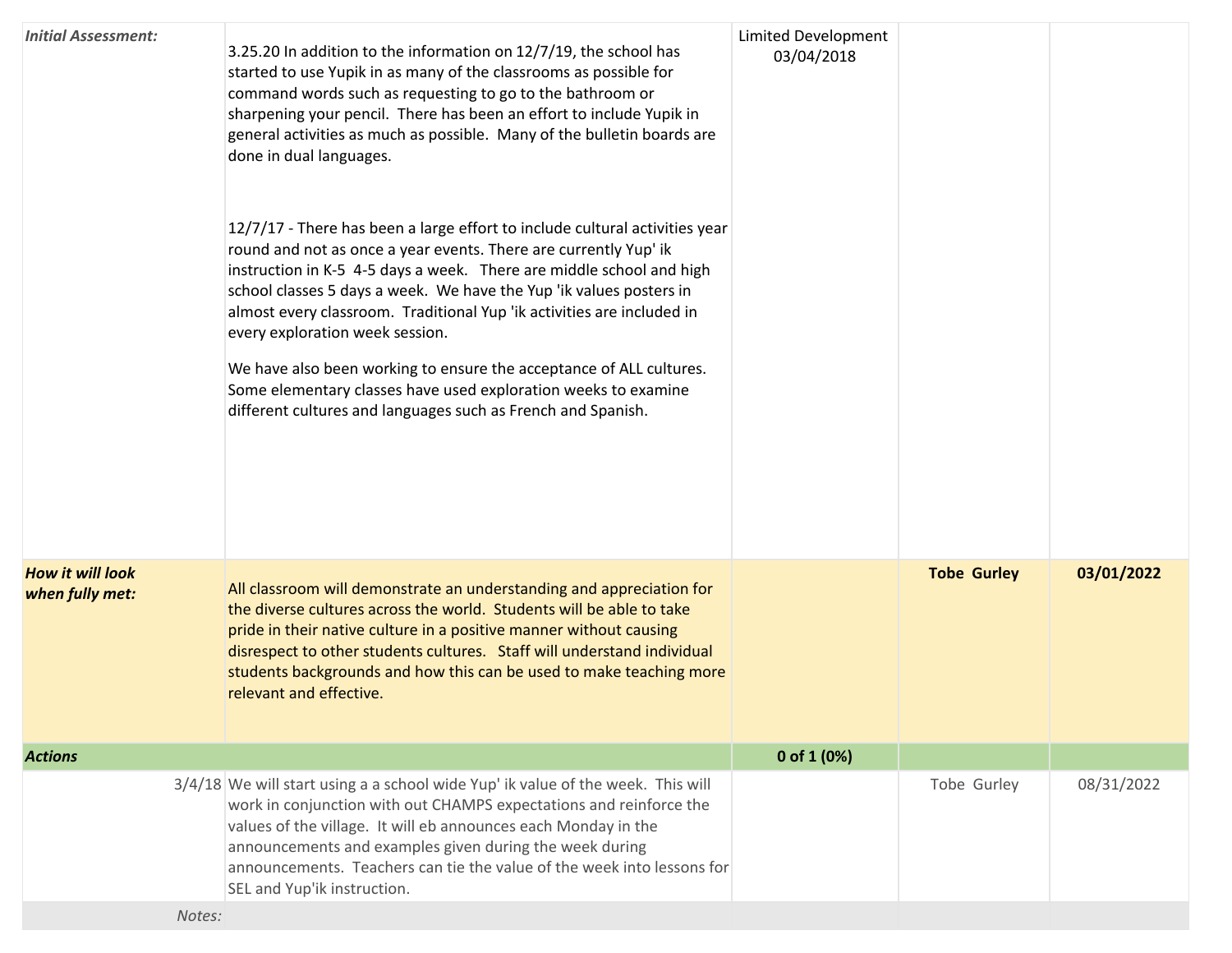|                | <b>KEY</b>                                 | 4.07                       | School staff communicate effectively with parents about learning<br>expectations, student progress, and reinforcing learning at home; staff                                                                                                                                                                                                                                                                                                                                                                                                                                                                                                                                                                                                                                                                          |                                   |                    |                    |
|----------------|--------------------------------------------|----------------------------|----------------------------------------------------------------------------------------------------------------------------------------------------------------------------------------------------------------------------------------------------------------------------------------------------------------------------------------------------------------------------------------------------------------------------------------------------------------------------------------------------------------------------------------------------------------------------------------------------------------------------------------------------------------------------------------------------------------------------------------------------------------------------------------------------------------------|-----------------------------------|--------------------|--------------------|
|                |                                            |                            | implement effective strategies to increase parent engagement.(348)<br>(KEY)                                                                                                                                                                                                                                                                                                                                                                                                                                                                                                                                                                                                                                                                                                                                          | Implementation<br><b>Status</b>   | <b>Assigned To</b> | <b>Target Date</b> |
|                |                                            | <b>Initial Assessment:</b> | 3/10/20 - Togiak School is going create an Engagement & Transition<br>Specialist position to coordinate and facilitate programs supporting "at-<br>risk" students, promote parent and student engagement, create a post-<br>secondary transition program/graduation coach, and implement the<br>school-wide behavior support plan.<br>3.4.18 Currently communication with parents is occurring through VHF<br>announcements, post to the school Facebook page, district new letters,<br>flyers posted in the community and classroom new letters. Progress<br>reports are sent home at each mid quarter and report card are sent<br>home quarterly. Parent teacher conferences are help at the end of the<br>1st and 3rd quarter. We are using the School Messenger for attendance<br>and messages to the community. | Limited Development<br>10/29/2017 |                    |                    |
|                | <b>How it will look</b><br>when fully met: |                            | There will be consistent communication from the school administration<br>about school wide initiatives using multiple formats. There will be<br>consistent communication from the teachers about progress in the<br>classroom. Parents will be actively involved in the school through<br>volunteering in the classroom, sporting events, educational fun nights,<br>and opportunities to extend learning. Every child will have a parent<br>present for conferences and we will use a student led conference<br>model. Parents will routinely participate in the CSC meeting, School<br>Improvement Meetings, and Foundations Team meetings.                                                                                                                                                                        |                                   | <b>Tobe Gurley</b> | 05/20/2022         |
| <b>Actions</b> |                                            |                            |                                                                                                                                                                                                                                                                                                                                                                                                                                                                                                                                                                                                                                                                                                                                                                                                                      | 0 of 6 (0%)                       |                    |                    |
|                |                                            |                            | 3/25/20 The principal has started a coffee with the principal the last Tuesday of<br>each month.                                                                                                                                                                                                                                                                                                                                                                                                                                                                                                                                                                                                                                                                                                                     |                                   | Tobe Gurley        | 05/01/2022         |
|                |                                            |                            | Notes: This is an ongoing activity supported by PI funds.                                                                                                                                                                                                                                                                                                                                                                                                                                                                                                                                                                                                                                                                                                                                                            |                                   |                    |                    |
|                |                                            |                            | 10/29/17 Have parent representatives attend the CSC meetings, School<br>Improvement Team meetings, and Foundations Team meetings.                                                                                                                                                                                                                                                                                                                                                                                                                                                                                                                                                                                                                                                                                    |                                   | Tobe Gurley        | 05/20/2022         |
|                |                                            |                            | Notes: The goal is to increase the stake holder input in the school<br>improvement process.                                                                                                                                                                                                                                                                                                                                                                                                                                                                                                                                                                                                                                                                                                                          |                                   |                    |                    |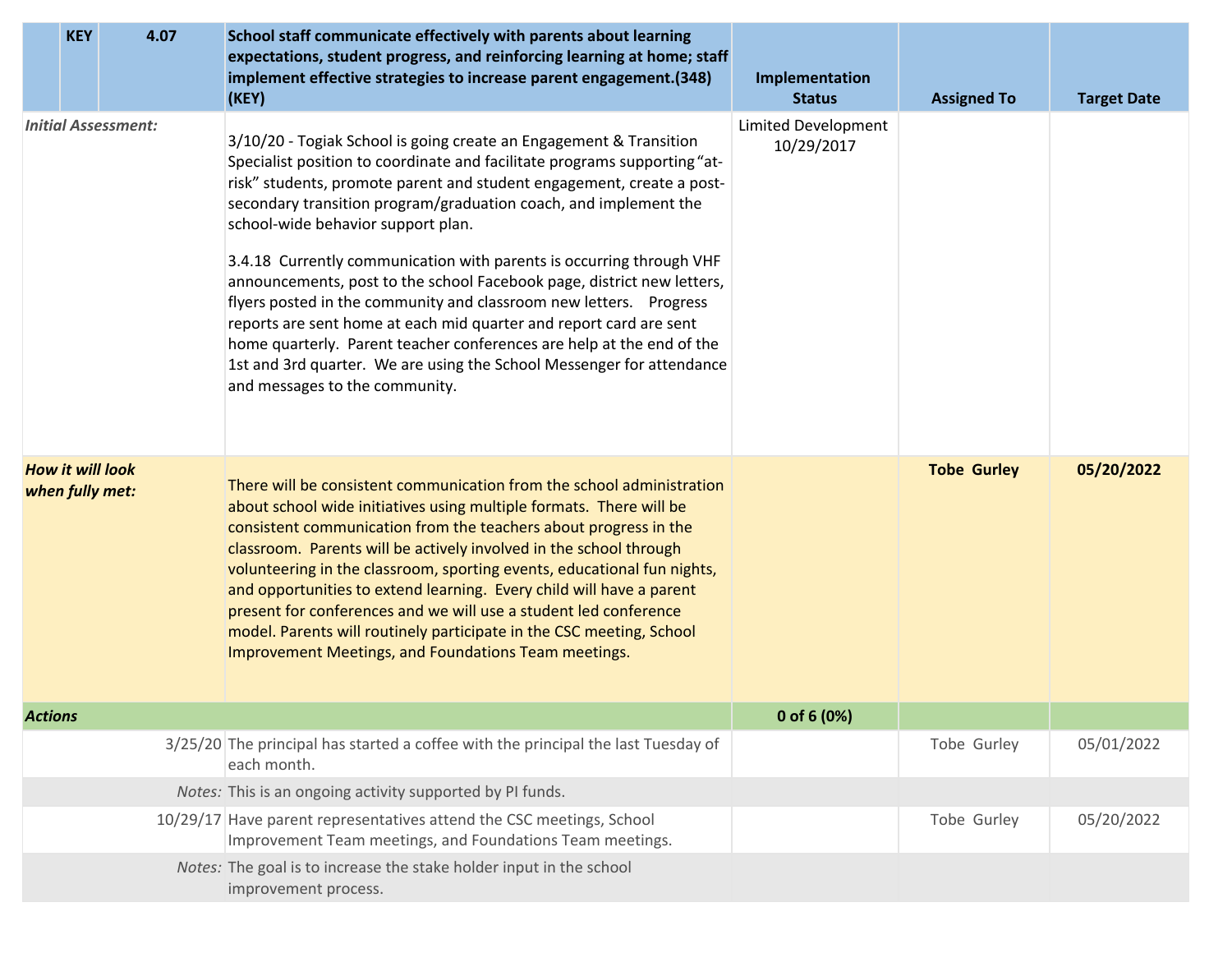| 10/29/17 Host family / community nights that focus around holiday events. There<br>can be a Christmas tree ornament making station, a reading Christmas<br>stories station, a station for Yupik Christmas stories, a letter writing<br>station, etc This will allow events that are fun but still have<br>educational components within them. The goal would be to host 3 or<br>more of these during the remainder of 2017 - 18 school year and then 3<br>per year there after. | Tobe Gurley | 05/20/2022 |
|---------------------------------------------------------------------------------------------------------------------------------------------------------------------------------------------------------------------------------------------------------------------------------------------------------------------------------------------------------------------------------------------------------------------------------------------------------------------------------|-------------|------------|
| Notes: Other nights that target Science, Literacy, Math, Reading, or simply<br>game based can also be used for this task. This is an ongoing task that<br>has been very successful at increasing parent involvement at the school.                                                                                                                                                                                                                                              |             |            |
| 10/29/17 Increase communication with parents and the community by using<br>multiple methods of delivery of information. Post newsletters down<br>town as well as on Facebook.                                                                                                                                                                                                                                                                                                   | Tobe Gurley | 08/01/2022 |
| Notes: 3.25.20 The newsletter is currently not being produced on a regular<br>basis but facebook has taken a larger role with parent engagement.<br>Previous: The newsletter is currently being created by Dale. Mr. Lee<br>will start adding a section in each letter that is printed. We will also take<br>advantage of the newsletter resources that the district office has made<br>available as supplemental material.                                                     |             |            |
| 10/29/17 Use incentives to encourage participation in parent / teacher<br>conferences. Coordinate potluck events to coincide with the parent<br>teacher conferences. Provide transportation for parents that live down<br>the hill by contracting with TNL for bus services during P/T conferences.                                                                                                                                                                             | Tobe Gurley | 10/31/2022 |
| Notes: This is specifically targeting the attendance rate at P/T conferences by<br>parents. It has been very effective. This is an ongoing task.                                                                                                                                                                                                                                                                                                                                |             |            |
| 10/17/18 Parents are encouraged to earn a volunteer t-shirt through volunteering<br>5hours at the school. This also allows the administration to brief the<br>parents about BBP and mandatory reporting requirements.                                                                                                                                                                                                                                                           | Michael Lee | 11/01/2022 |
| Notes: This is currently in practice, but additional shirts need to be ordered.<br>1003 grant funds will be used to purchase the shirts and help increase<br>parent engagement in the classrooms. This is an ongoing task despite<br>1003 funds no longer being used to support this task.                                                                                                                                                                                      |             |            |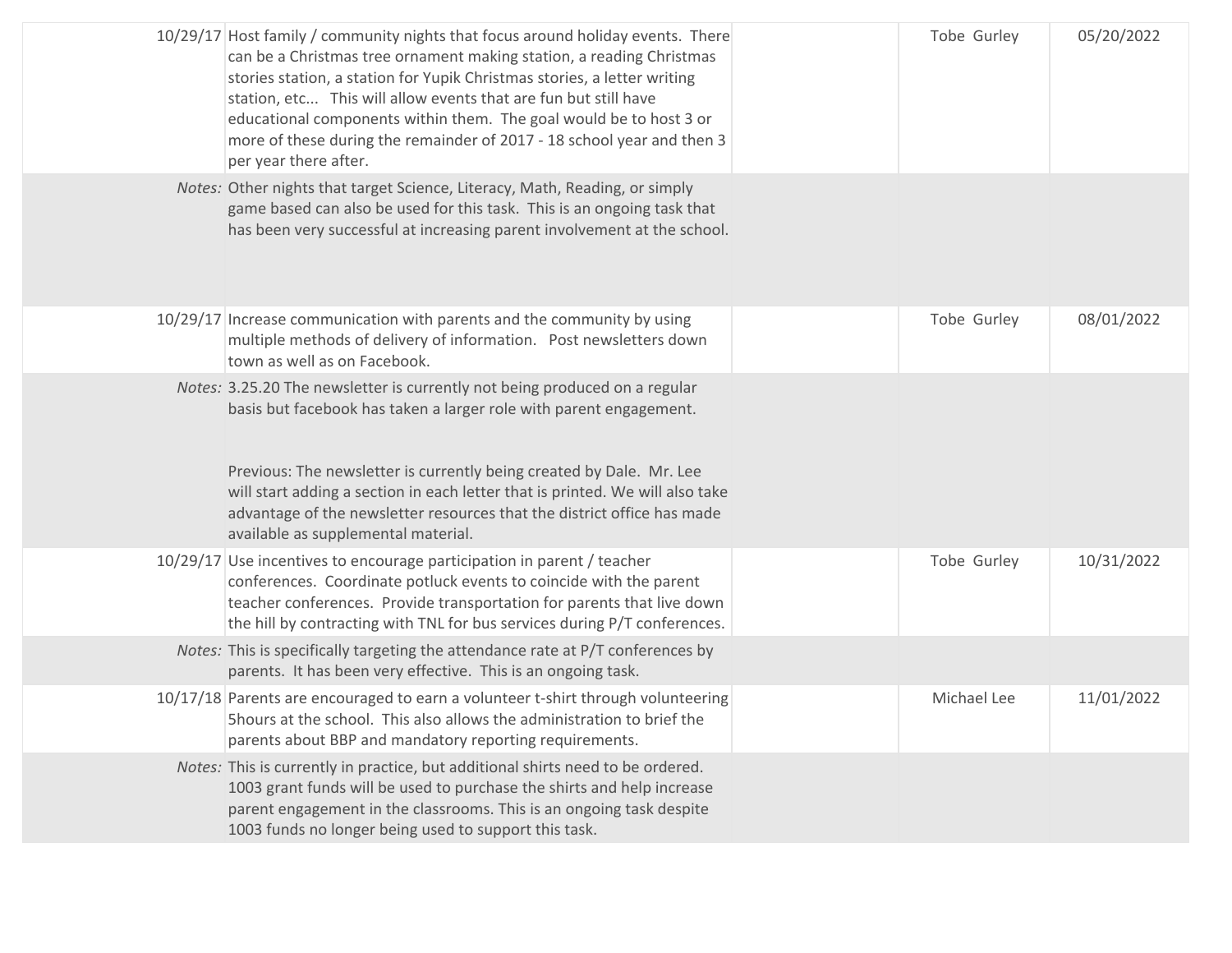| <b>KEY</b> | 4.08 | School priorities, goals, plans, and events are collaboratively |                |                    |                    |
|------------|------|-----------------------------------------------------------------|----------------|--------------------|--------------------|
|            |      | developed by school staff members, parents, students, and       |                |                    |                    |
|            |      | community members, and these plans are communicated to all      | Implementation |                    |                    |
|            |      | stakeholders by school staff.(349)(KEY,SWP)                     | <b>Status</b>  | <b>Assigned To</b> | <b>Target Date</b> |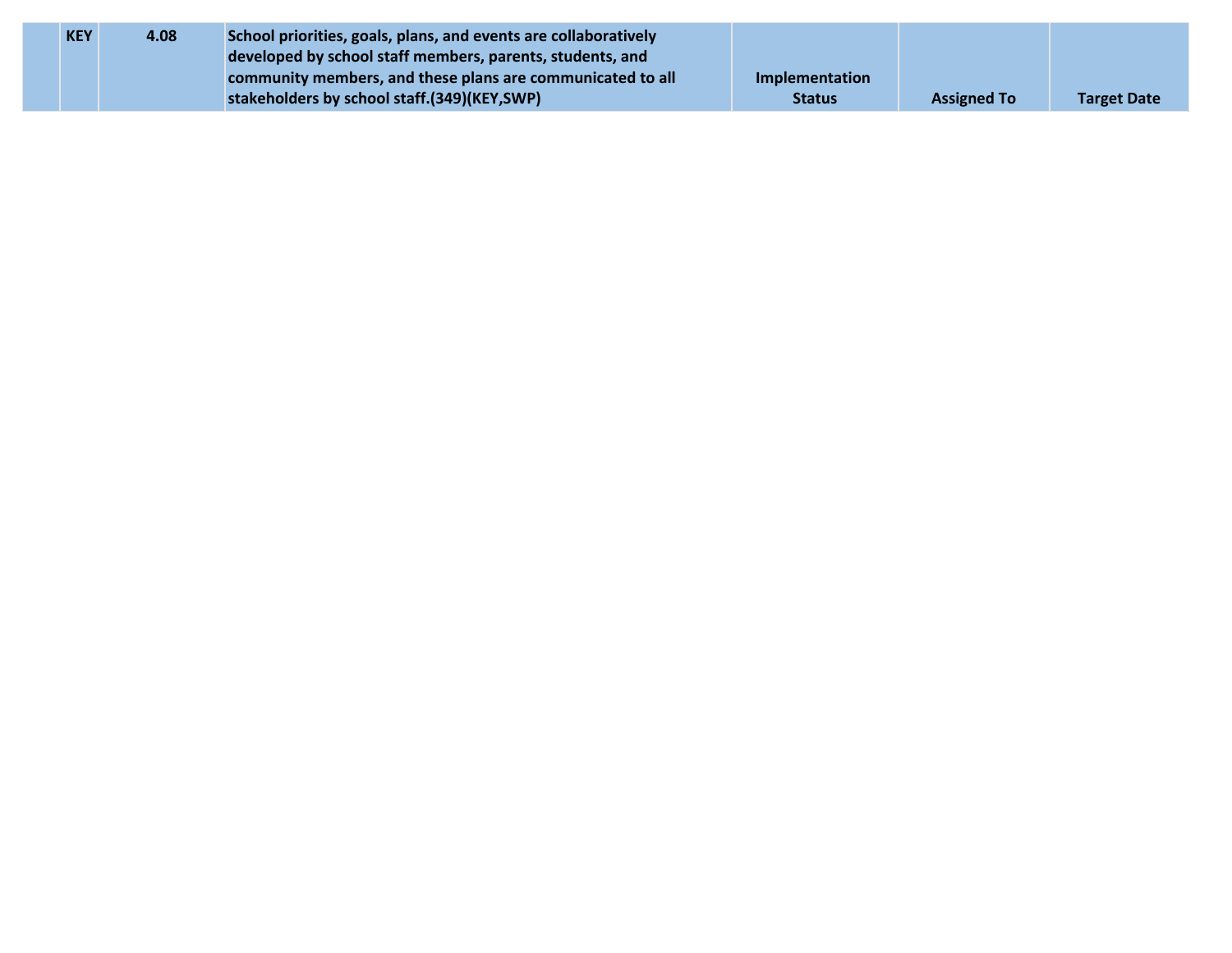| <b>Initial Assessment:</b>                 | 3.20.20 We have combined the SI teams and Foundations team as they<br>overlap significantly. Participation is still at a basic level but attendance<br>is up. We have the largest attendance and most discussion at the CSC<br>meeting in Dec 2019 with curriculum and PI policy being reviewed.<br>That meeting demonstrates what level of engagement we are striving to<br>obtain at all of our meetins, but this is still an area of improvement.<br>3.4.18 We have met monthly with the School Improvement Team (SIT<br>meetings). This has included parents and students being present at<br>some meetings. The material covered at the School improvement team<br>meetings has been discussed at the CSC meeting each month. The CSC<br>meetings have had some parent and student participation. We have<br>been encouraging the student government to get involved in setting<br>schools goals, plans, and events. Although these have been occurring<br>the participation is at the basic level. The stakeholders have not taken<br>significant steps in active participation and this is an area that we are<br>working to improve. We also have a Foundations Team that will be<br>meeting monthly to review Champs and SAC implementation. | <b>Limited Development</b><br>03/04/2018 |                    |            |
|--------------------------------------------|-------------------------------------------------------------------------------------------------------------------------------------------------------------------------------------------------------------------------------------------------------------------------------------------------------------------------------------------------------------------------------------------------------------------------------------------------------------------------------------------------------------------------------------------------------------------------------------------------------------------------------------------------------------------------------------------------------------------------------------------------------------------------------------------------------------------------------------------------------------------------------------------------------------------------------------------------------------------------------------------------------------------------------------------------------------------------------------------------------------------------------------------------------------------------------------------------------------------------------------------------------|------------------------------------------|--------------------|------------|
| <b>How it will look</b><br>when fully met: | Many events in the school such as spirit weeks, pep rally, assemblies,<br>and restorative justice practices will be led by the student government<br>and the student body. All stakeholders in the community will actively<br>participate in the planning, process, and implementation of goals<br>identified for the school. All stakeholders and staff will work<br>collaboratively to monitor the extent that the goals are being met and<br>adjust as the situations dictate.                                                                                                                                                                                                                                                                                                                                                                                                                                                                                                                                                                                                                                                                                                                                                                     |                                          | <b>Tobe Gurley</b> | 05/15/2022 |
| <b>Actions</b>                             |                                                                                                                                                                                                                                                                                                                                                                                                                                                                                                                                                                                                                                                                                                                                                                                                                                                                                                                                                                                                                                                                                                                                                                                                                                                       | 1 of 6 (17%)                             |                    |            |
|                                            | 9/16/18 Monthly School Improvement Team / Safe and Civil Foundation Team<br>meetings will occur. SI 1003 funds will be used to compensate team<br>members that are working beyond their contract hours with an Extra<br>Duty Contract.                                                                                                                                                                                                                                                                                                                                                                                                                                                                                                                                                                                                                                                                                                                                                                                                                                                                                                                                                                                                                | Complete 05/01/2019                      | Michael Lee        | 10/01/2018 |
|                                            | Notes: Coppin - Chair for Foundations Team<br>4 other teachers - 1 Sped, 1 Lower Elem, 1 upper elem, and 1 MS/HS<br>5 teachers x \$500= \$2500                                                                                                                                                                                                                                                                                                                                                                                                                                                                                                                                                                                                                                                                                                                                                                                                                                                                                                                                                                                                                                                                                                        |                                          |                    |            |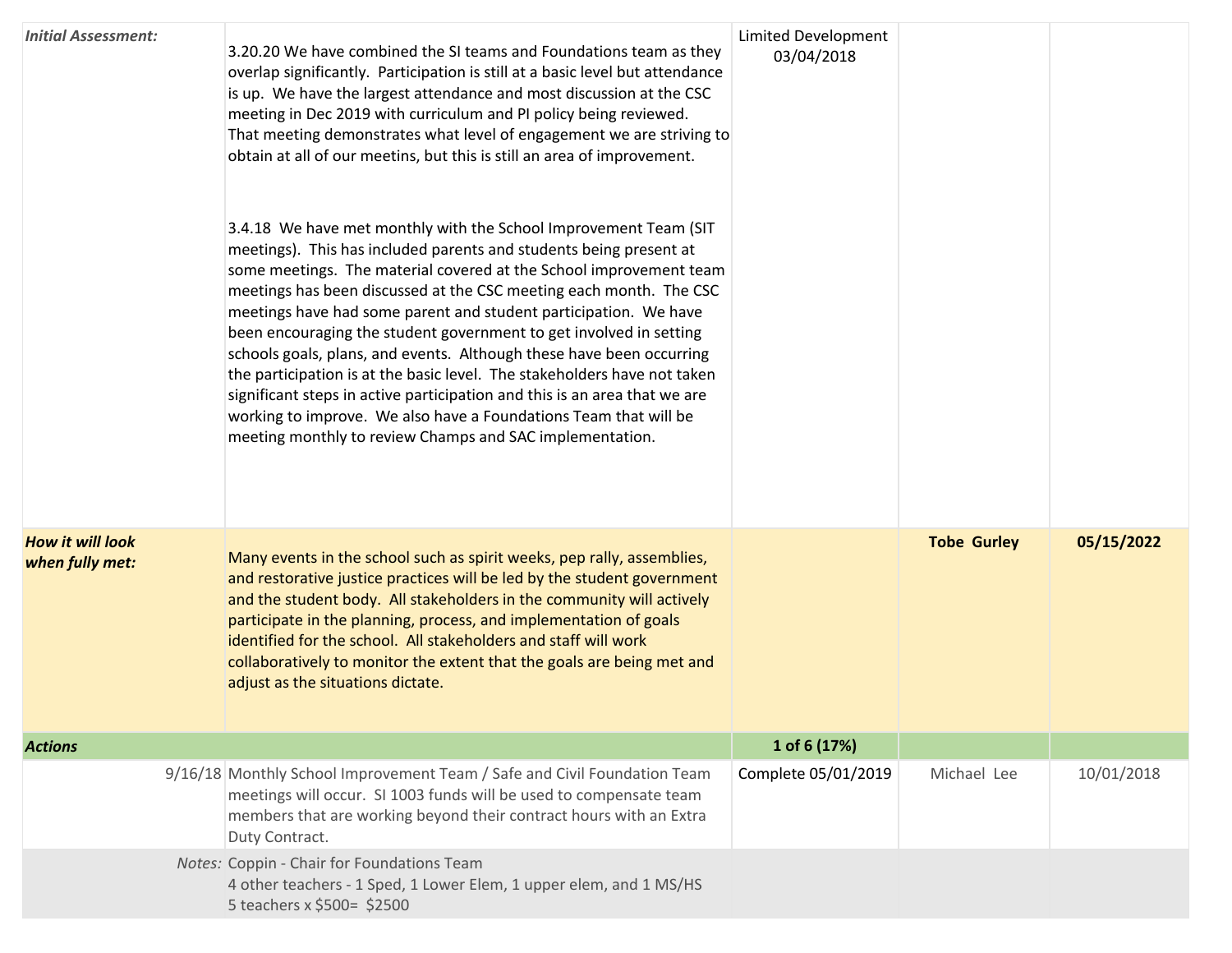|        | 3/4/18 The student government will be responsible for developing spirit weeks<br>and pep rally for major sporting events. These will happen 1 per<br>month on a minimum basis and be used to announce the next student<br>of the month, employee of the month, and attendance winners.                                                                                                                                                     | Tobe Gurley | 03/04/2022 |
|--------|--------------------------------------------------------------------------------------------------------------------------------------------------------------------------------------------------------------------------------------------------------------------------------------------------------------------------------------------------------------------------------------------------------------------------------------------|-------------|------------|
|        | Notes: The student-led events have had significant impact on empowering the<br>students to be their own representatives in education.                                                                                                                                                                                                                                                                                                      |             |            |
|        | 3/4/18 Monthly CSC meetings will occur and minutes will be sent to the school<br>board for review. The CSC meeting will include review of short term<br>school improvement goals.                                                                                                                                                                                                                                                          | Tobe Gurley | 04/01/2022 |
|        | Notes: This is an ongoing task.                                                                                                                                                                                                                                                                                                                                                                                                            |             |            |
|        | 3/4/18 Administration with input from stakeholders will develop a 5 year<br>strategic plan for school improvement. This plan will be shared and<br>reviewed by the stakeholders.                                                                                                                                                                                                                                                           | Tobe Gurley | 05/01/2022 |
| Notes: |                                                                                                                                                                                                                                                                                                                                                                                                                                            |             |            |
|        | 3/4/18 Stakeholder meetings will be conducted twice per year. This meeting<br>will go over the current implemented curriculum. the short term goals<br>for this year, and the 5 year strategic plan. This meeting can be used to<br>meet many of the requirements for community input for Federal<br>Programs, but we need to seek input from the stakeholders to ensure<br>that the strategic plan is meeting the needs of the community. | Tobe Gurley | 05/17/2022 |
| Notes: |                                                                                                                                                                                                                                                                                                                                                                                                                                            |             |            |
|        | 9/16/18 SI meetings will be publicly posted. School Spirit Gear and other<br>material will be given away as door prizes to parents to encourage<br>attendance. Transportation may be provided.                                                                                                                                                                                                                                             | Tobe Gurley | 10/01/2022 |
|        | Notes: The intention is to make the meeting enjoyable while also doing<br>planning and seeking input from stakeholders. This is an ongoing task.                                                                                                                                                                                                                                                                                           |             |            |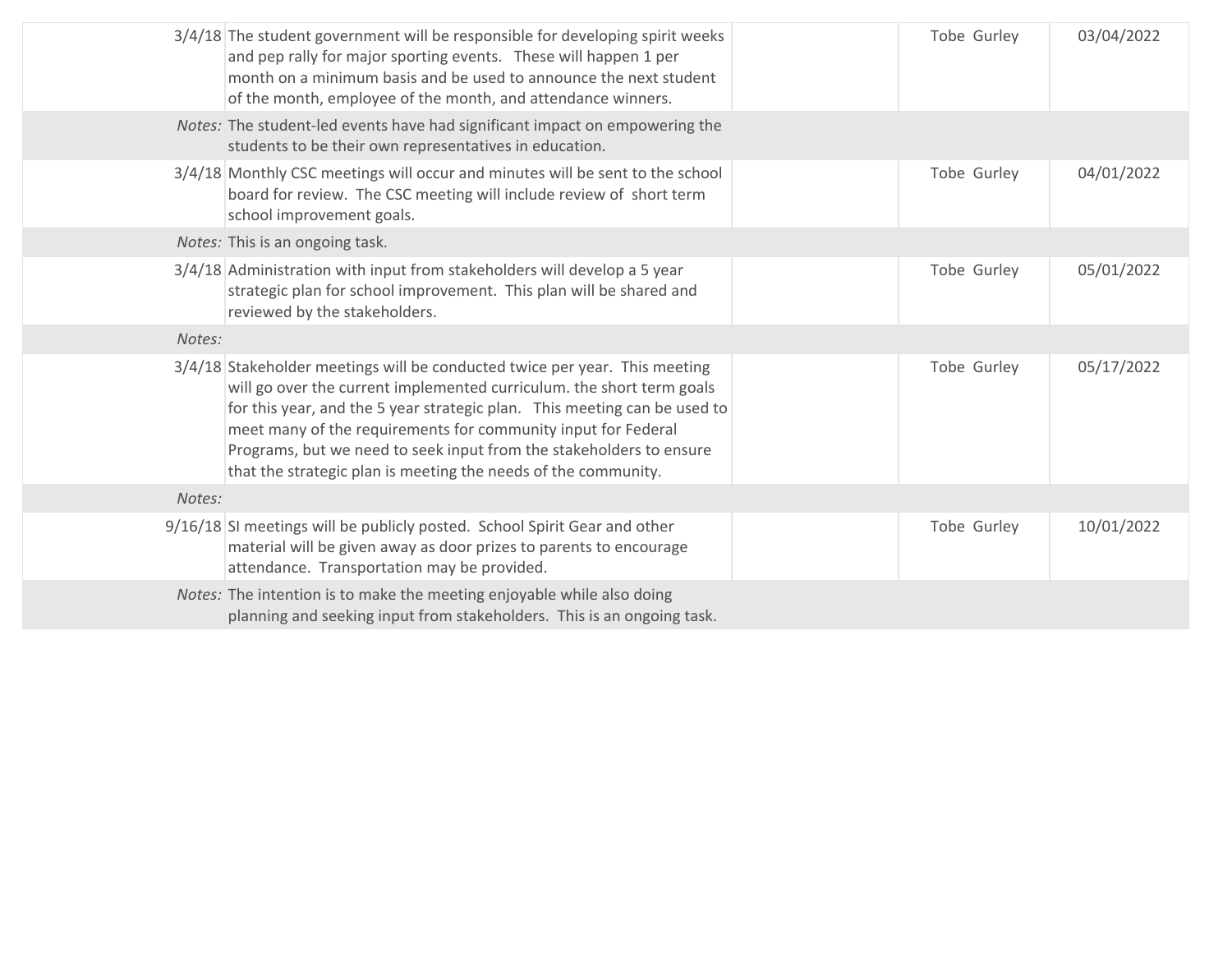| <b>Core Function:</b>                      |            |                            | <b>Professional Development</b>                                                                                                                                                                                                                                                                                                                                                                  |                                   |                    |                    |  |
|--------------------------------------------|------------|----------------------------|--------------------------------------------------------------------------------------------------------------------------------------------------------------------------------------------------------------------------------------------------------------------------------------------------------------------------------------------------------------------------------------------------|-----------------------------------|--------------------|--------------------|--|
|                                            |            | <b>Effective Practice:</b> | Domain 5.0- There is evidence that professional development is based on data and reflects the needs of students, schools, and the<br>district.                                                                                                                                                                                                                                                   |                                   |                    |                    |  |
|                                            | <b>KEY</b> | 5.01                       | School staff use multiple sources of student assessment data as a<br>primary factor in determining professional development priorities.<br>(350)(KEY, SWP)                                                                                                                                                                                                                                       | Implementation<br><b>Status</b>   | <b>Assigned To</b> | <b>Target Date</b> |  |
| <b>Initial Assessment:</b>                 |            |                            | Currently, most professional development is determined by the site<br>admin working with the school improvement team. We start each year<br>with an activity that checks to see what each staff member feels that<br>they need assistance in this year and that is used by admin to target<br>professional development also. Data is used to some degree but this<br>area could be strengthened. | Limited Development<br>03/27/2020 |                    |                    |  |
| <b>How it will look</b><br>when fully met: |            |                            | Student data will guide the evaluation of what professional<br>development is needed. Professional development will be embedded<br>in the daily activities of the school. Staff will use multiple data points to<br>ensure accurate analysis of the current situation.                                                                                                                           |                                   | <b>Tobe Gurley</b> | 03/01/2022         |  |
| <b>Actions</b>                             |            |                            |                                                                                                                                                                                                                                                                                                                                                                                                  | 0 of 2 $(0%)$                     |                    |                    |  |
|                                            |            |                            | 3/27/20 The school improvement team will use data to establish professional<br>development plans that align with the 5-year plan.                                                                                                                                                                                                                                                                |                                   | Tobe Gurley        | 01/01/2022         |  |
| Notes:                                     |            |                            |                                                                                                                                                                                                                                                                                                                                                                                                  |                                   |                    |                    |  |
|                                            |            |                            | 3/27/20 Staff will complete notecard activity that provides an area for support<br>during the school year. This will be used by the admin to evaluate the<br>needs for professional development.                                                                                                                                                                                                 |                                   | Tobe Gurley        | 03/01/2022         |  |
|                                            |            | Notes:                     |                                                                                                                                                                                                                                                                                                                                                                                                  |                                   |                    |                    |  |
|                                            | <b>KEY</b> | 5.03                       | School staff embed professional development into daily routines and<br>practices.(353)(KEY)                                                                                                                                                                                                                                                                                                      | Implementation<br><b>Status</b>   | <b>Assigned To</b> | <b>Target Date</b> |  |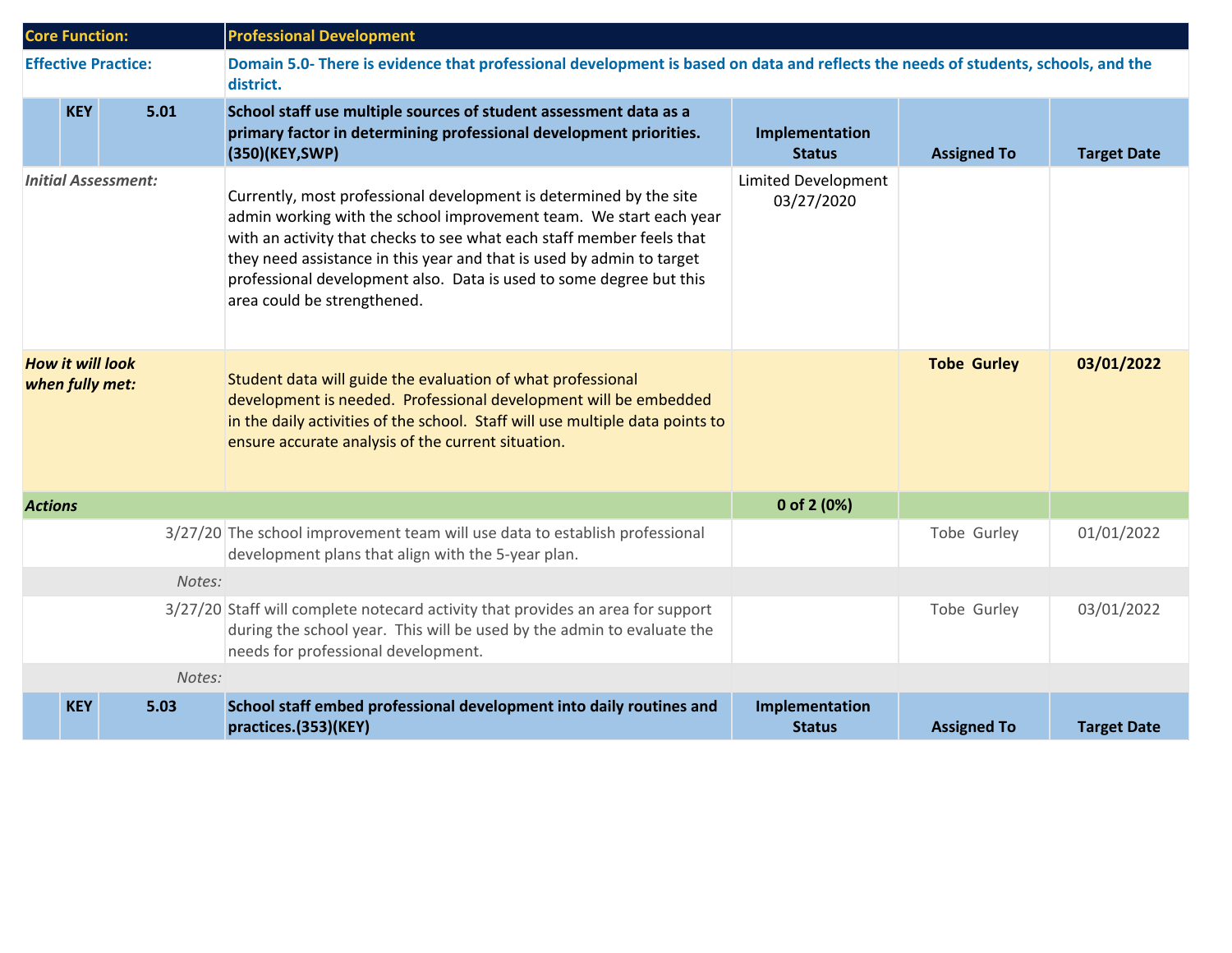| Initial Assessment: |  |
|---------------------|--|
|---------------------|--|

3.25.20 5 staff members have completed the classes for a minor in Child Behavioral Health Occupational Endorsement. We are working to build additional peer observations across grade levels in the school.

Limited Development 10/27/2014

3.4.18 Evelyn Wilburn has been working with teachers on effective classroom management and other skills as requested by the teacher. Monthly team observations are just getting started and specifically look at ratio of interactions, opportunity to respond, and % of engagement using the data collection methods taught by Karl. Teachers are given the opportunity to record themselves for self reflection or to do peer observations. All staff will participate in district or school lead required professional development. Some staff have elected to participate in additional professional development opportunities outside of the contract day. We currently have 7 staff members completing the Tough Kids training with ASDN and Karl.

There were several teachers who completed additional math and literacy classes sponsored by the district through ASDN during the end of 2017 school year.

All staff are attending professional development through the school and district inservice. The staff are implementing the material in the classroom. Many training events focus on transition to Marzano's model. The staff are still not fully implementing the Marzano model, but are in the process of implementation. 4/12/17 - Job embedded PD was provided to teachers of Reading Mastery. Cindy Paxton spent four days in Togiak establishing groupings, coaching teachers, and working with staff on effective implementation of Reading Mastery. Marilyn Rosene has been coaching certified and instructional aides on effective classroom management techniques.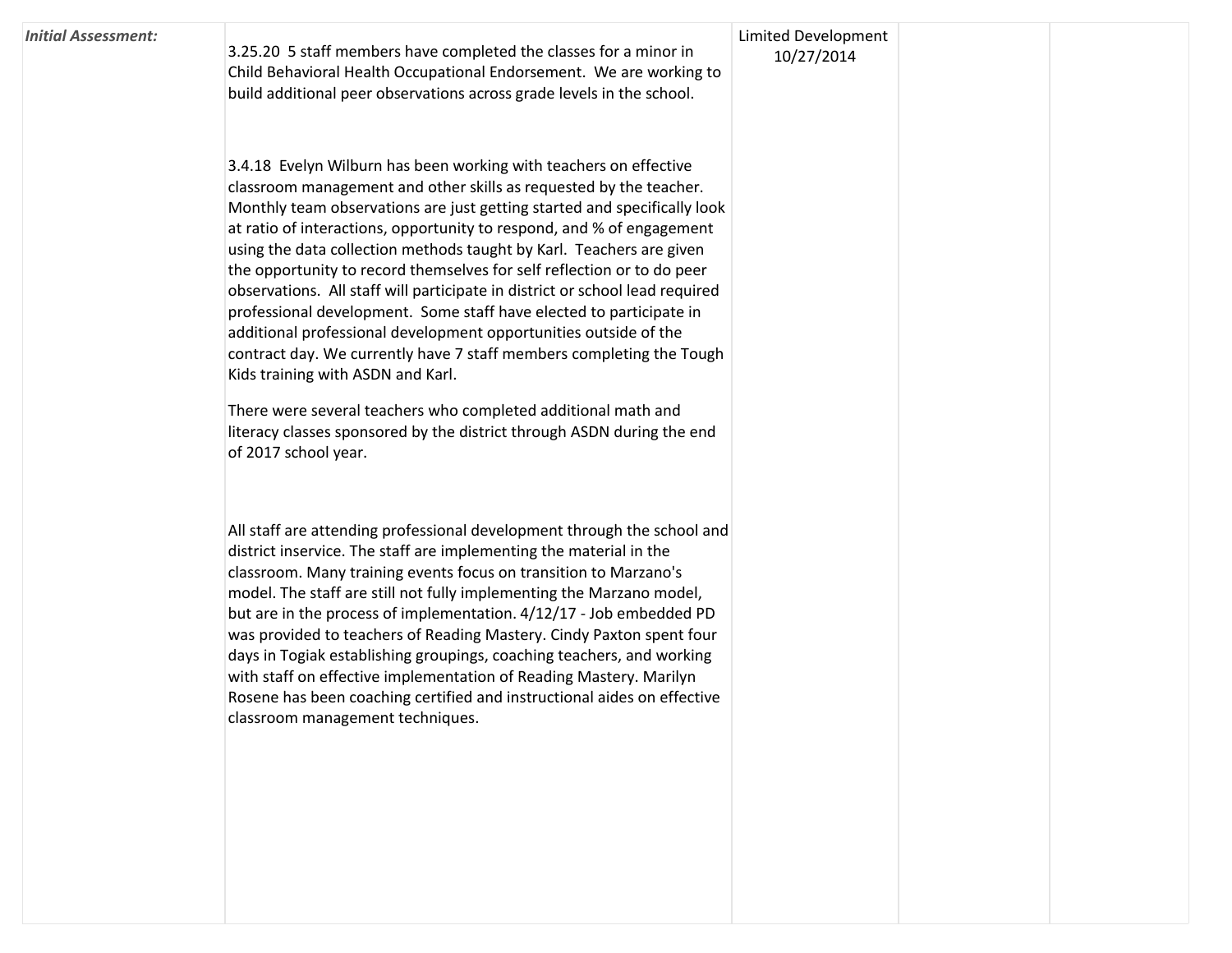|                                            | <b>Opportunity Score: 3</b><br>Priority Score: 3                                                                                                                                                                                                                                                                                                                                                                                                                                             | Index Score: 9      |                    |            |
|--------------------------------------------|----------------------------------------------------------------------------------------------------------------------------------------------------------------------------------------------------------------------------------------------------------------------------------------------------------------------------------------------------------------------------------------------------------------------------------------------------------------------------------------------|---------------------|--------------------|------------|
| <b>How it will look</b><br>when fully met: | When this is fully implemented, staff will naturally be reflective<br>practitioners that use lessons learned from other staff to improve their<br>own skills. There will be a systematic approach to ensure that all staff is<br>active in this process. Skills identified in the staff will be used as<br>strengths through the utilization of house experts. The development of<br>Professional Growth plans will focus on Smart based goals directed to<br>effective classroom practices. |                     | <b>Tobe Gurley</b> | 05/01/2022 |
| <b>Actions</b>                             |                                                                                                                                                                                                                                                                                                                                                                                                                                                                                              | 1 of 4 (25%)        |                    |            |
|                                            | 5/10/18 School Psychologist with see training in trauma informed related and<br>use that training tto work with students and staff at Togiak School about<br>trauma-informed learning/instruction.                                                                                                                                                                                                                                                                                           | Complete 05/01/2019 | Michael Lee        | 08/01/2019 |
|                                            | Notes: School psychologist to attend Mental Health First Aid training.                                                                                                                                                                                                                                                                                                                                                                                                                       |                     |                    |            |
|                                            | 3/4/18 Monthly instruction tours will be used to collect building-wide data in<br>different classrooms. The data collected will be presented to staff<br>without specific identifiable information attached. After the<br>instructional tour, the team will meet to discuss one specific strategy<br>that they each saw that they can incorporate into their classroom. The<br>data collected will focus on the ratio of interactions, opportunity to<br>respond, and % engagement.          |                     | Tobe Gurley        | 09/01/2022 |
| Notes:                                     |                                                                                                                                                                                                                                                                                                                                                                                                                                                                                              |                     |                    |            |
|                                            | 3/4/18 All staff will develop a professional growth plan using smart based goals<br>that target specific strategies that can be used in the classroom.                                                                                                                                                                                                                                                                                                                                       |                     | Tobe Gurley        | 10/01/2022 |
| Notes:                                     |                                                                                                                                                                                                                                                                                                                                                                                                                                                                                              |                     |                    |            |
|                                            | $5/15/15$ A procedure for peer observation will be developed, including a<br>schedule for all teachers to participate.                                                                                                                                                                                                                                                                                                                                                                       |                     | Tobe Gurley        | 10/01/2022 |
| Notes:                                     |                                                                                                                                                                                                                                                                                                                                                                                                                                                                                              |                     |                    |            |
| <b>Implementation:</b>                     |                                                                                                                                                                                                                                                                                                                                                                                                                                                                                              | 03/22/2016          |                    |            |
| <b>Evidence</b>                            | 3/22/2016<br>The I-Observation program has many resources, most of which are<br>based on the Marzano priorities.                                                                                                                                                                                                                                                                                                                                                                             |                     |                    |            |
| <b>Experience</b>                          | 3/22/2016<br>We have reviewed the Marzano priorities over the past two years. They<br>offer a helpful rubric for teacher improvement                                                                                                                                                                                                                                                                                                                                                         |                     |                    |            |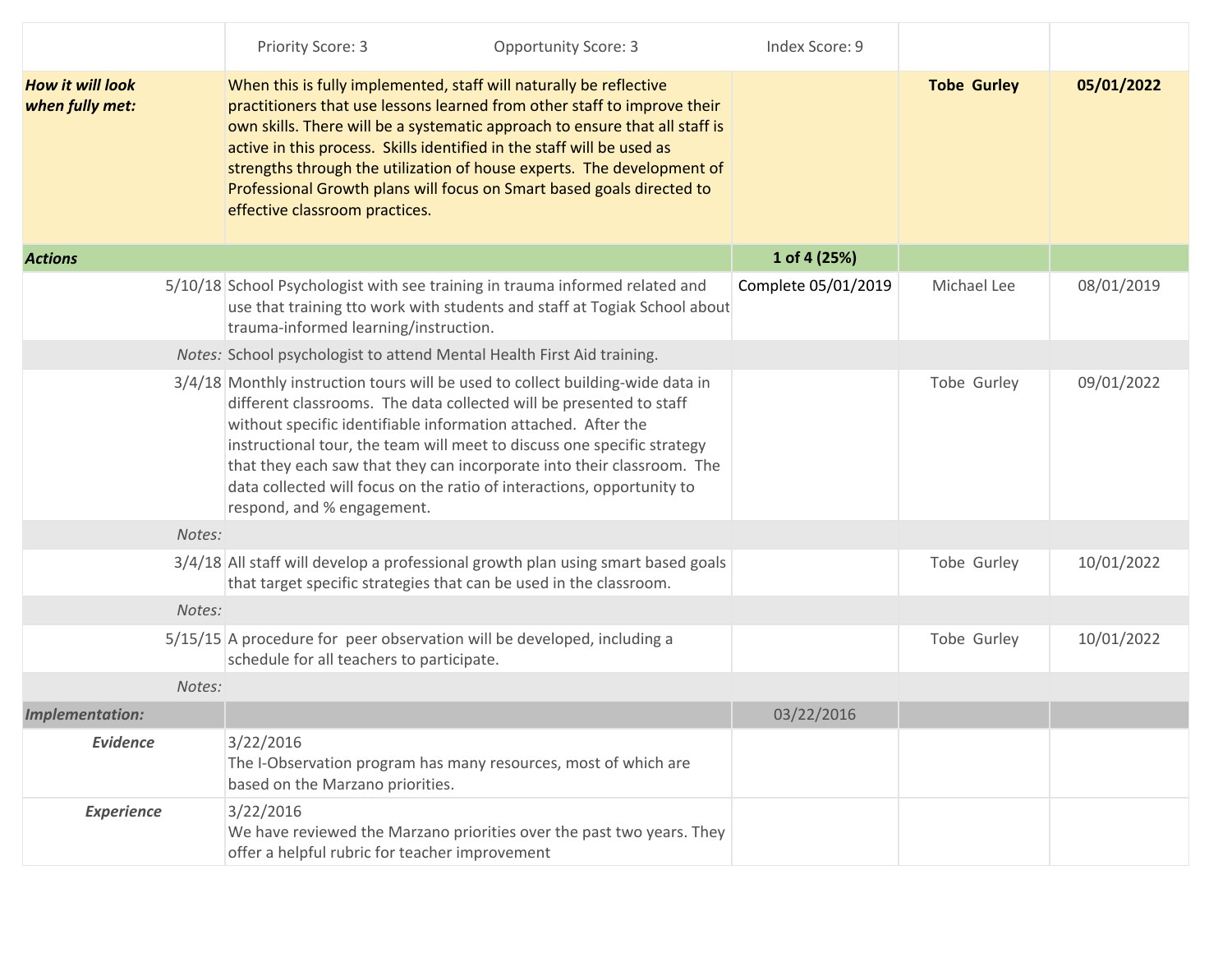| <b>Sustainability</b>      |      | 3/22/2016<br>The Marzano priorities are embedded in the I-Observation program,<br>which is now our standard means of Teacher Evaluation. This will be an<br>ongoing effort.                             |                                 |                    |                    |
|----------------------------|------|---------------------------------------------------------------------------------------------------------------------------------------------------------------------------------------------------------|---------------------------------|--------------------|--------------------|
| <b>Core Function:</b>      |      | <b>Title Programs</b>                                                                                                                                                                                   |                                 |                    |                    |
| <b>Effective Practice:</b> |      | Domain 8.0                                                                                                                                                                                              |                                 |                    |                    |
|                            | 8.04 | This school assists preschool children in the transition from early<br>childhood programs, such as Head Start, Even Start or any other<br>preschool program, to local elementary school programs.(2117) | Implementation<br><b>Status</b> | <b>Assigned To</b> | <b>Target Date</b> |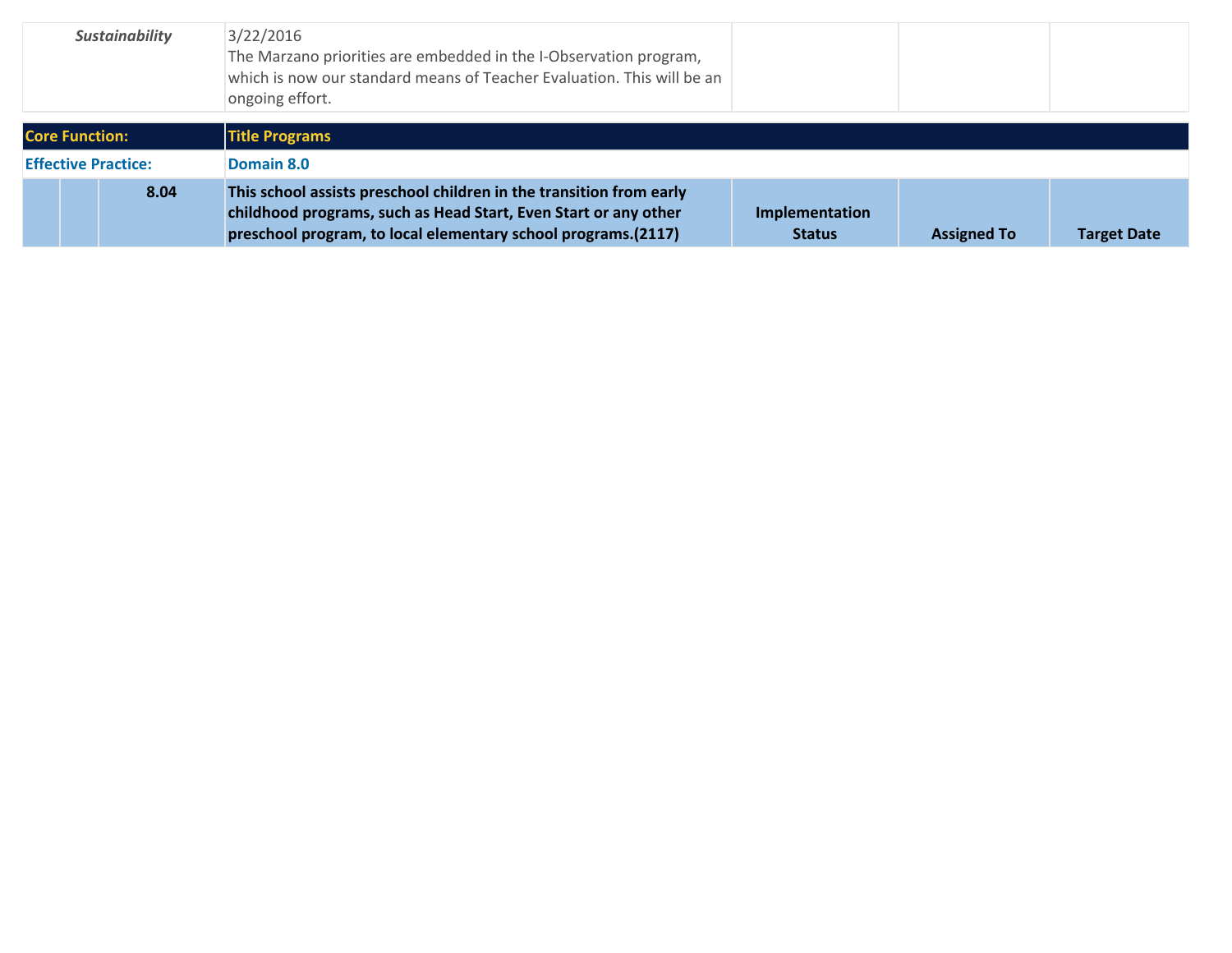|                            |  | <b>Initial Assessment:</b> | 3/10/2020 - Togiak School continues the partnership with Head Start by<br>offering a classroom for which Head Start students receive instruction.<br>4/12/18 - We are adding an additional kindergarten roundup to include<br>students that are not currently enrolled in head start, which makes the<br>transition to Kindergarten more seamless. The staff from Head Start<br>work closely with the school staff on a professional level that provides a<br>support network and collaboration between Head Start staff and early<br>grade teachers. The school works with Head Start to screen pre-school<br>children during a joint Child Find program.<br>Pre-school students are screened through the Child Find process and<br>are provided with special education services when identified by Togiak<br>School staff. The Head Start program is located within the school which<br>acts as a natural transition into kindergarten. Head Start and school<br>staff interact daily on a professional level. Head Start also utilizes the<br>school facility for parent nights, graduations, and various events<br>throughout the year. 5/14/15 - The school has absorbed two Head Start<br>classrooms into the school making the transition almost seamless<br>because students get used to the routines, procedures, and layout of<br>the school. Head Start and school staff interact daily on a professional<br>level. Head Start also utilizes the school facility for parent nights,<br>graduations, and various events throughout the year.5/3/16 - Togiak<br>School continues to collaborate with Head Start including collaborating<br>to provide special education services, Child Find, and transition<br>activities. 4/12/17 - Head Start continues to be housed within the<br>school. Students attending Head Start are familiar with the school and<br>expectations. Togiak School continues to collaborate with Head Start<br>including collaborating to provide special education services, Child Find,<br>and transition activities. | <b>Full Implementation</b><br>03/17/2012 |                    |                    |
|----------------------------|--|----------------------------|-----------------------------------------------------------------------------------------------------------------------------------------------------------------------------------------------------------------------------------------------------------------------------------------------------------------------------------------------------------------------------------------------------------------------------------------------------------------------------------------------------------------------------------------------------------------------------------------------------------------------------------------------------------------------------------------------------------------------------------------------------------------------------------------------------------------------------------------------------------------------------------------------------------------------------------------------------------------------------------------------------------------------------------------------------------------------------------------------------------------------------------------------------------------------------------------------------------------------------------------------------------------------------------------------------------------------------------------------------------------------------------------------------------------------------------------------------------------------------------------------------------------------------------------------------------------------------------------------------------------------------------------------------------------------------------------------------------------------------------------------------------------------------------------------------------------------------------------------------------------------------------------------------------------------------------------------------------------------------------------------------------------------------------------------------------|------------------------------------------|--------------------|--------------------|
|                            |  | 8.05                       | Federal, State, and local service programs are integrated and<br>coordinated.(2118)                                                                                                                                                                                                                                                                                                                                                                                                                                                                                                                                                                                                                                                                                                                                                                                                                                                                                                                                                                                                                                                                                                                                                                                                                                                                                                                                                                                                                                                                                                                                                                                                                                                                                                                                                                                                                                                                                                                                                                       | Implementation<br><b>Status</b>          | <b>Assigned To</b> | <b>Target Date</b> |
| <b>Initial Assessment:</b> |  |                            | 3/10/2020 - Togiak School works closely with the district office staff and<br>Federal Programs Department to utilize funding to provide a sustainable<br>and effective school-wide program that utilizes various funding sources<br>including Title IA, Indian Education, Migrant Education, and School<br>Improvement funds. Togiak has a strong partnership with the local<br>Tribal Council, Bristol Bay Area Health Corporation, AVEC, UAF - Bristol                                                                                                                                                                                                                                                                                                                                                                                                                                                                                                                                                                                                                                                                                                                                                                                                                                                                                                                                                                                                                                                                                                                                                                                                                                                                                                                                                                                                                                                                                                                                                                                                  | <b>Full Implementation</b><br>03/18/2012 |                    |                    |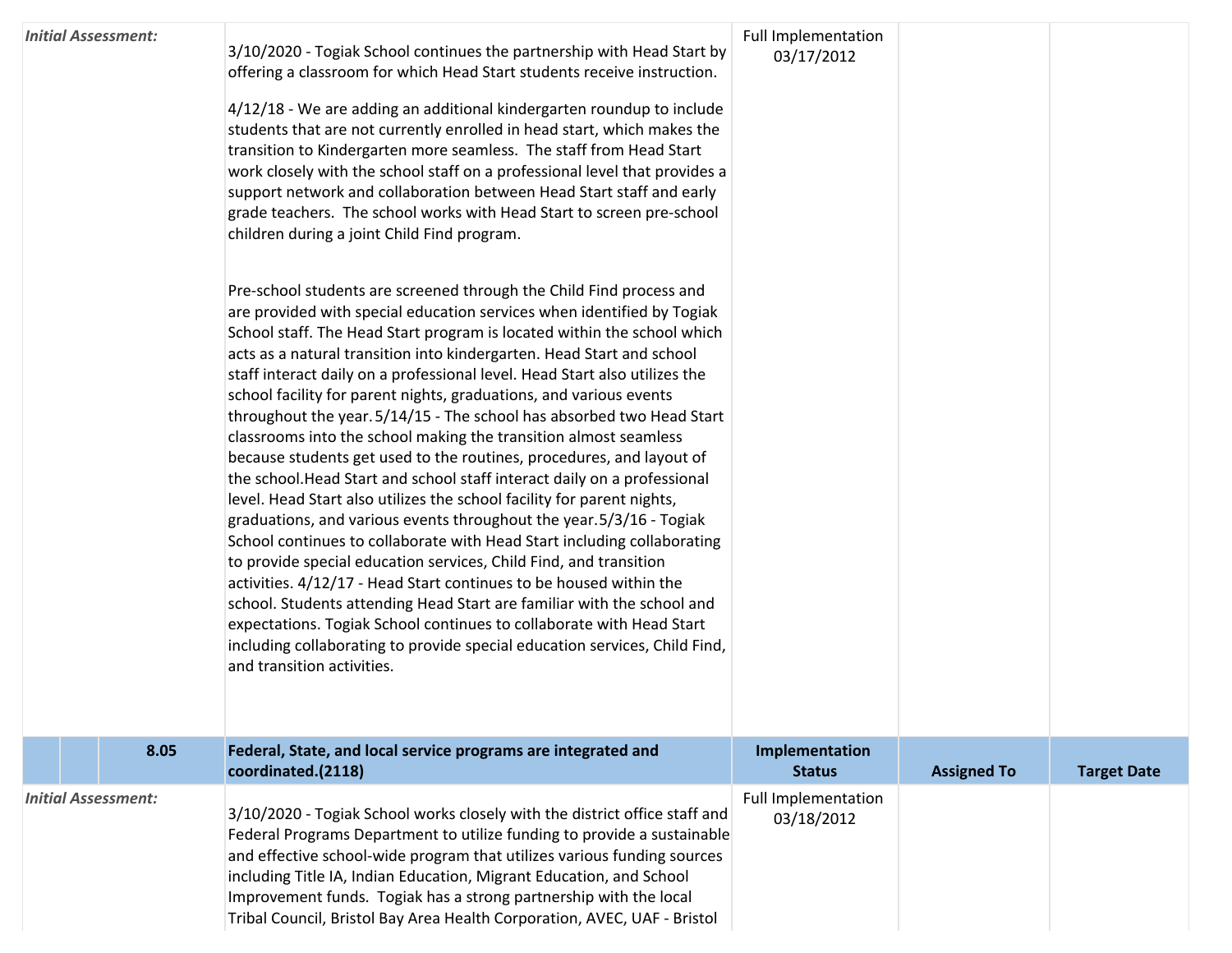Bay Campus, and BBEDC which supports a variety of school programs.

4/12/18 - Partnership with local tribal court has placed counselor in the school. Alaska State Troopers office have been placed in the school.

The district office assists in coordinating and integrating the various Federal and State services and programs. Partnerships between the school district and Head Start have been established to provide support for students with learning difficulties/disabilities and to provide transitional activities. The Title I-A basic and set-aside programs are used in conjunction with Title I-C (migrant education) program, Title III (Language Acquisition) program, and School Improvement program to provide high quality education to all students at the school, provide support for teachers to become highly qualified, and provide high quality professional development for staff. Carl Perkins funds are used to support CTE courses. In addition, the school partners with the following organizations to implement the school-wide plan: Togiak Traditional Council, Togiak Wellness Committee, Bristol Bay Native Association, UAF-Bristol Bay Campus, and the Bristol Bay Area Health Corporation. 5/14/15 - The district office continues to assist in the coordination of federal and state service programs related to Title IA, Title IC, Title VII, IDEA, School Improvement grant, Carl Perkins, state boarding home program, etc. The school administration works closely with the Togiak Traditional Council, BBNA, UAF-BB Campus, Togiak Wellness Committee, and BBAHC. The result of the coordinated services is providing at-risk students and gifted students opportunities that they would not normally have. 5/3/16 - Togiak School continues to collaborate with district office personnel on the integration of state & federal funding sources such as Title IA, School Improvement, and Migrant Education. Togiak will also continue partnerships with local and regional organizations. We will attempt to strengthen our partnership with BBAHC in order to provide behavioral health services to students. 4/12/17 - The school and district work together to integrate the various programs to the students including Title IA funds for after school tutoring and parent involvement, and migrant funding for migrant family nights and other migrant services.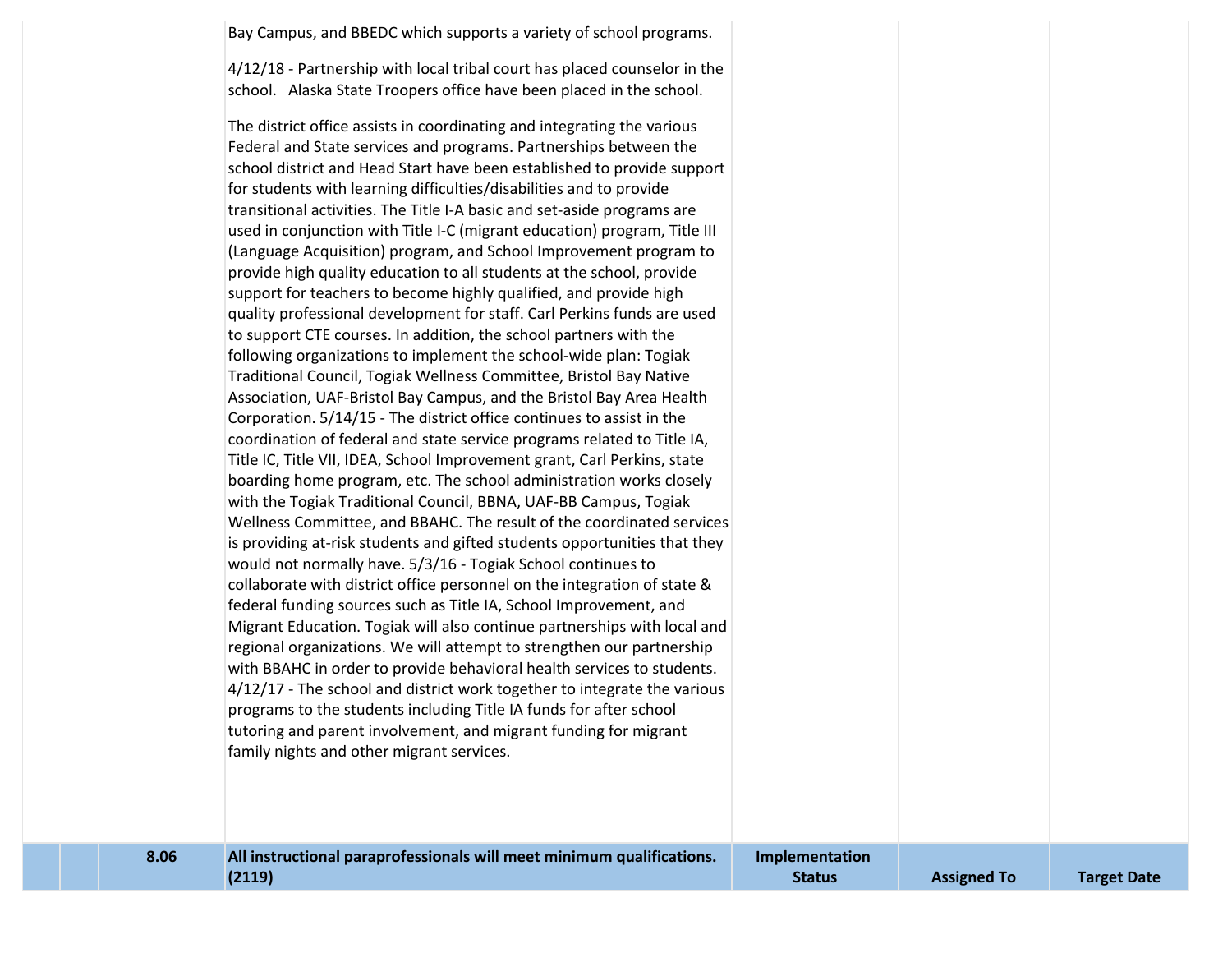| <b>Initial Assessment:</b>                 | 3/10/2020 - Instructional paraprofessionals are not hired unless<br>minimum qualifications are met.<br>92% of core academic courses are taught by highly qualified personnel.<br>87% of our instructional paraprofessionals meet highly qualified<br>requirements. 3/8/13 - 100% of core academic courses are taught by<br>highly qualified teachers. 100% of instructional paraprofessionals meet<br>highly qualified requirements. 5/14/15 - 100% of core academic courses<br>are taught by highly qualified teachers. 100% of instructional<br>paraprofessionals meet highly qualified requirements. | Limited Development<br>03/17/2012 |                    |            |
|--------------------------------------------|---------------------------------------------------------------------------------------------------------------------------------------------------------------------------------------------------------------------------------------------------------------------------------------------------------------------------------------------------------------------------------------------------------------------------------------------------------------------------------------------------------------------------------------------------------------------------------------------------------|-----------------------------------|--------------------|------------|
|                                            | Priority Score: 1<br><b>Opportunity Score: 3</b>                                                                                                                                                                                                                                                                                                                                                                                                                                                                                                                                                        | Index Score: 3                    |                    |            |
| <b>How it will look</b><br>when fully met: | 100% of core academic courses will be taught by highly qualified<br>personnel. 100% of instructional paraprofessionals will meet the<br>requirements to be highly qualified.                                                                                                                                                                                                                                                                                                                                                                                                                            | <b>Objective Met</b><br>04/12/18  | <b>Michael Lee</b> | 05/15/2013 |
| <b>Actions</b>                             |                                                                                                                                                                                                                                                                                                                                                                                                                                                                                                                                                                                                         |                                   |                    |            |
|                                            | 5/12/12 The plan to ensure that all instructional paraprofessionals are Highly<br>Qualified includes: establish a highly qualified plan for every<br>instructional paraprofessional that is not HQ. The plan will outline the<br>support provided to the teacher to fulfill requirement of a plan to<br>achieve highly qualified status. The plan will be for one year (2011-<br>2012) school year. After that year the position will be opened in order<br>to fill it with an highly qualified candidate.                                                                                              | Complete 10/01/2012               | Sam Gosuk          | 05/15/2012 |
| Notes:                                     |                                                                                                                                                                                                                                                                                                                                                                                                                                                                                                                                                                                                         |                                   |                    |            |
| <b>Implementation:</b>                     |                                                                                                                                                                                                                                                                                                                                                                                                                                                                                                                                                                                                         | 04/12/2018                        |                    |            |
| <b>Evidence</b>                            | 5/29/2013<br>Employees checked to make sure that they are highly qualified as part<br>of hiring process.                                                                                                                                                                                                                                                                                                                                                                                                                                                                                                |                                   |                    |            |
| <b>Experience</b>                          | 4/12/18 All employees are required to meet the minimum standards to<br>be hired.                                                                                                                                                                                                                                                                                                                                                                                                                                                                                                                        |                                   |                    |            |
| <b>Sustainability</b>                      | 5/29/2013<br>Make sure that they are highly qualified                                                                                                                                                                                                                                                                                                                                                                                                                                                                                                                                                   |                                   |                    |            |